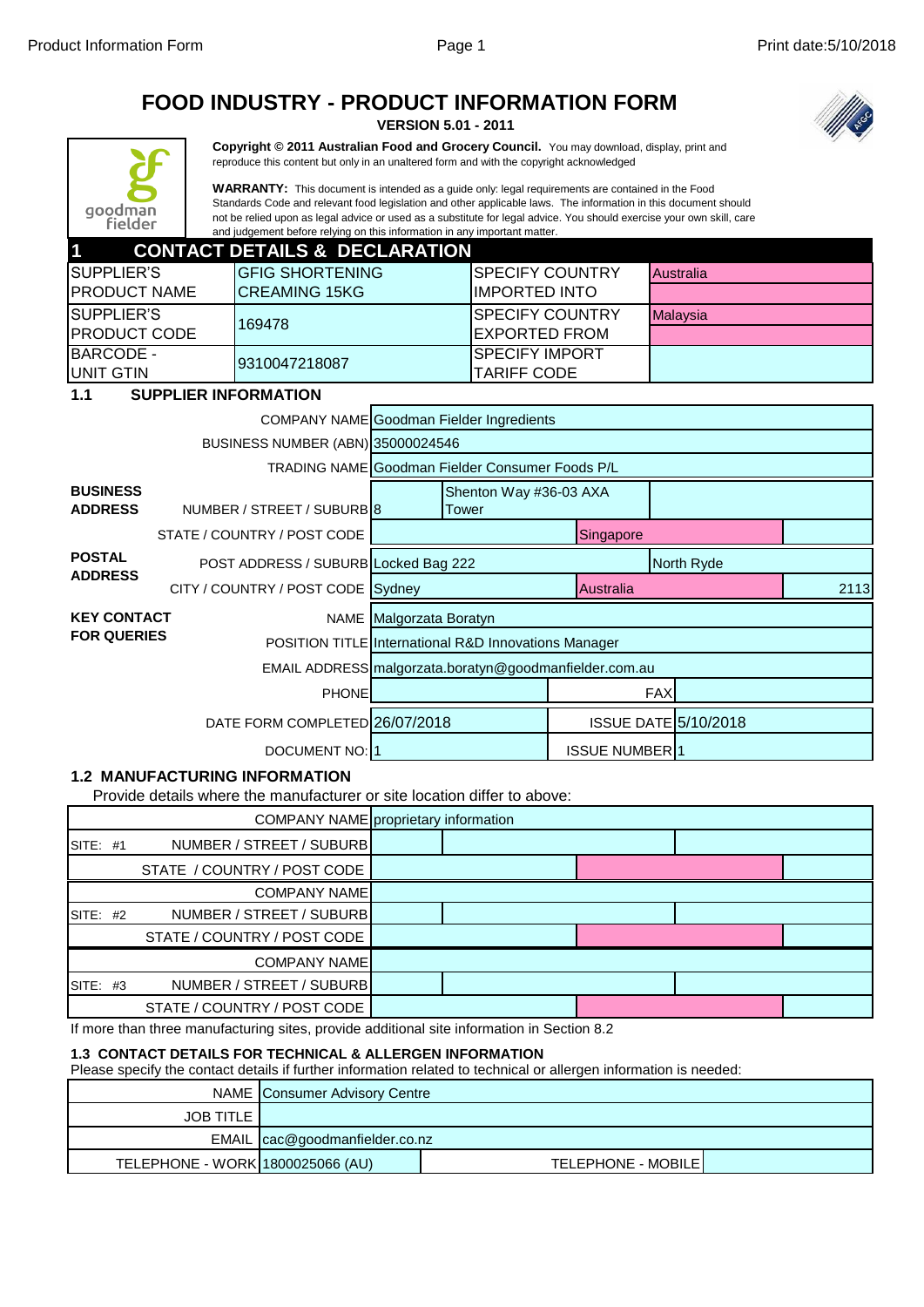#### **1.4 SUPPLIER DECLARATION AND WARRANTY**

#### The Supplier -

- **1 )** certifies that this product complies with the Australia New Zealand Food Standards Code; and, in addition to the information provided specifically in this form, and without limitation to compliance with any other
	- part of the Code, that the product complies with:
		- (a) Standard 1.3.4 Identity and Purity
		- (b) Standard 1.4.1 Contaminants & Natural Toxicants
		- (c) Standard 1.4.2 Maximum Residue Limits in Food (In Australia), or
		- (d) Maximum Residue Limits of Agricultural Compounds, Mandatory Food Standard 1999 (and subsequent amendments) issued under sections 11C and 11Z of the Food Act 1981 in New Zealand
		- (e) Standard 1.4.3 Articles & Materials in Contact with Food
		- (f ) Standard 1.4.4 Prohibited & Restricted Plants & Fungi

where applicable, and that where such certification relies on third party audits, analysis, industry codes, or equivalence of international standards to demonstrate compliance, that certificates are current and available;

- **2 )** acknowledges that the Customer, and Supply Chain Customers of the Customer, will rely on the accuracy of the Product Information for food quality, safety and labelling purposes;
- **3)** certifies that the accuracy of the Product Information is limited to the following degree:  $-$ 
	- (a) that the Product Information in relation to ingredients obtained from a third party relies in good faith on Product Information provided by that third party;
	- (b) that the information is, to the best of the supplier's knowledge (having undertaken all reasonable verification procedures), true and accurate in relation to all other substances and processes;
- **4 )** agrees that all Product it supplies to the Customer will conform with the Product Information unless otherwise agreed to in writing and in advance by the Customer;
- **5 )** will immediately inform the Customer (and confirm in writing as soon as possible) if the supplier becomes aware of any error or omission in the Product Information;
- **6 )** will inform the Customer in writing and in advance of any change to the Product Information provided herein (including any changes that result from new or modified processes) if and when the supplier becomes aware of such changes; and
- **7 )** acknowledges that the Customer may provide the Product Information to
	- (a) regulatory agencies in relation to any matter raised by such agencies;
	- (b) courts and other legal tribunals for the purposes of any proceedings; and
	- (c) to its related businesses and partners who are involved in the acquisition, use, sale or compliance of the Product, under this same restriction as to disclosure.

but will otherwise NOT disclose the Product Information.

**8 )**

acknowledges that, subject to the prior written agreement of the supplier and any restrictions nominated by the supplier in regard to disclosure of confidential information, the Customer may provide the Product Information to its own customers subject to those customers ensuring the information is not further disclosed.

| <b>COMPANY NAME</b><br>Signed for and on behalf of | Goodman Fielder                       |  |  |  |  |
|----------------------------------------------------|---------------------------------------|--|--|--|--|
| <b>NAME</b> (Please print)                         | Malgorzata Boratyn                    |  |  |  |  |
| <b>JOB TITLE</b> (Please print)                    | International R&D Innovations Manager |  |  |  |  |
| <b>IAUTHORISED SIGNATURE</b>                       | Insert signature here                 |  |  |  |  |
| <b>DATE OF AUTHORISATION</b>                       | 26/07/2018                            |  |  |  |  |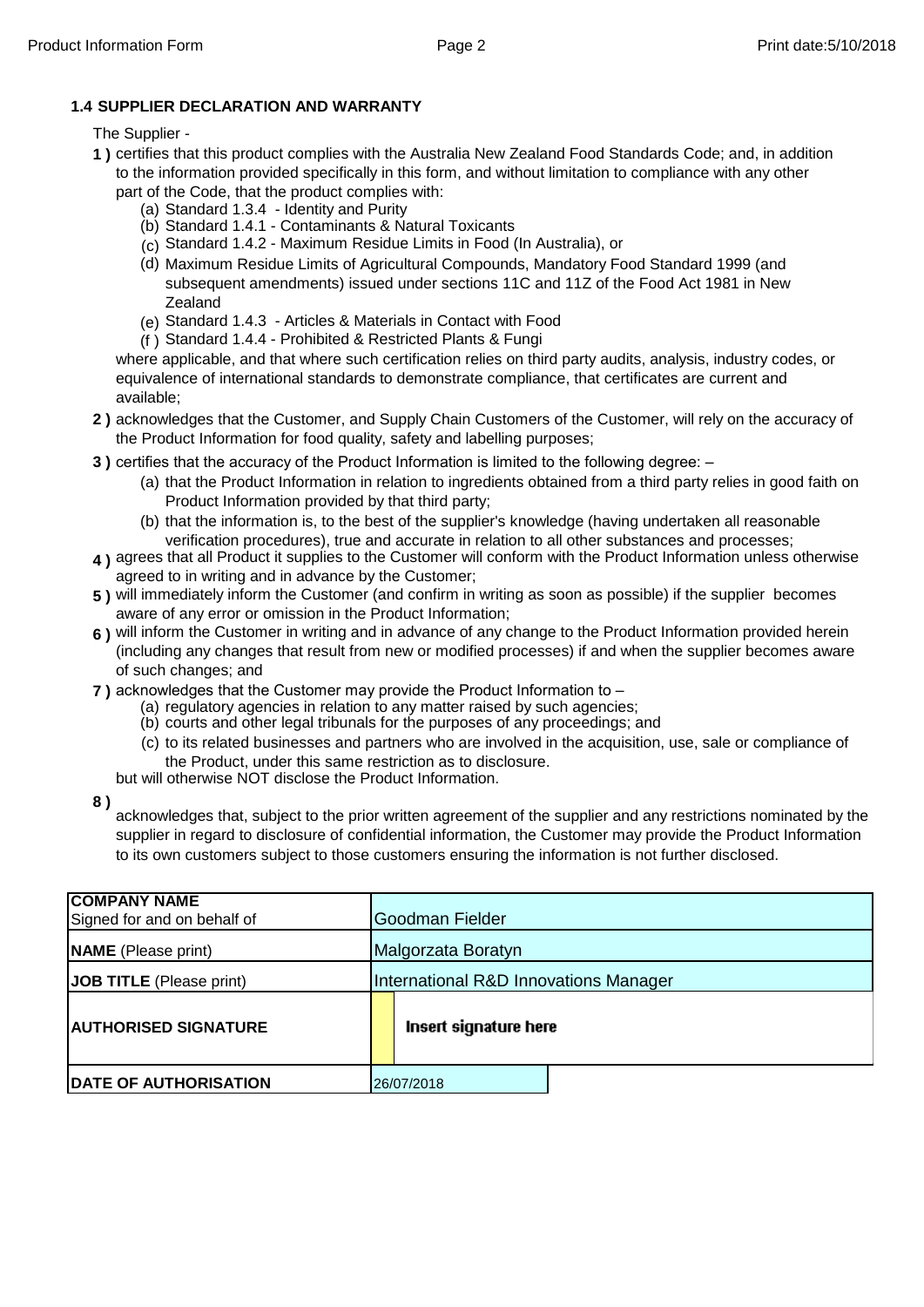#### **1.5 CUSTOMER DETAILS (WHERE KNOWN)**

| <b>COMPANY NAME</b>               |                                   |       |  |  |
|-----------------------------------|-----------------------------------|-------|--|--|
| NUMBER / STREET / SUBURB          |                                   |       |  |  |
| CITY / COUNTRY / POST CODE        |                                   |       |  |  |
| <b>CUSTOMER CONTACT NAME</b>      |                                   |       |  |  |
| <b>CUSTOMER'S PRODUCT NAME</b>    |                                   |       |  |  |
| <b>CUSTOMER'S PRODUCT CODE</b>    |                                   |       |  |  |
|                                   |                                   |       |  |  |
|                                   | <b>Customer Internal Use Only</b> |       |  |  |
| Internal Product Code/Description |                                   |       |  |  |
| <b>Version No.</b>                |                                   |       |  |  |
| <b>Reason for Update</b>          |                                   |       |  |  |
| <b>Received and Reviewed By</b>   |                                   |       |  |  |
| Approved [Yes / No]               |                                   | Date: |  |  |

#### **1.6 DEFINITIONS / REFERENCES**

References to the "Code" or specific "Standards" throughout this document refer to the standards outlined in the Australia New Zealand Food Standards Code. The Australia New Zealand Food Standards Code can be viewed at: [htt](http://www.foodstandards.gov.au/foodstandardscode/)p://www.foodstandards.gov.au/foodstandardscode/

The AFGC provides some industry guides, specifically on how to apply date marking, and the AFGC Allergen Management and Labelling Guide which are available from the AFGC website: [htt](http://www.afgc.org.au/)p://www.afgc.org.au/

Additional related documents on allergen management and VITAL (Voluntary Incidental Trace Allergen Labelling) documents can be viewed at: [http](http://www.allergenbureau.net/vital/)://www.allergenbureau.net/vital/

#### **1.7 CHECKLIST AND ATTACHMENTS**

#### **Page 2 has been signed and dated (Section 1.4)**

Current Certificates attached - if applicable (Section 3.2.3 and Section 5.2)

Supplier C of C, or C of A for analysis - if applicable (Section 7)

Other associated documents attached as requested by the customer

(e.g. MSDS, HACCP certification, product specification, and related documents)

#### **1.8 Status of completion for each section:**

COMPLETED Section 1 - Contact details and declaration COMPLETED Section 2 - Product Information & Ingredients COMPLETED Section 3 - Compositional information COMPLETED Section 4 - Foods requiring pre-market clearance **COMPLETED** Section 5 - Nutrients & consumer information claims COMPLETED Section 6 - Product shelf life, storage & packaging **COMPLETED** Section 7 - Chemical, microbial, organoleptic & physical specifications COMPLETED Section 8 - Additional comments

Check Box if help is needed identify mandatory sections of form which have NOT been completed: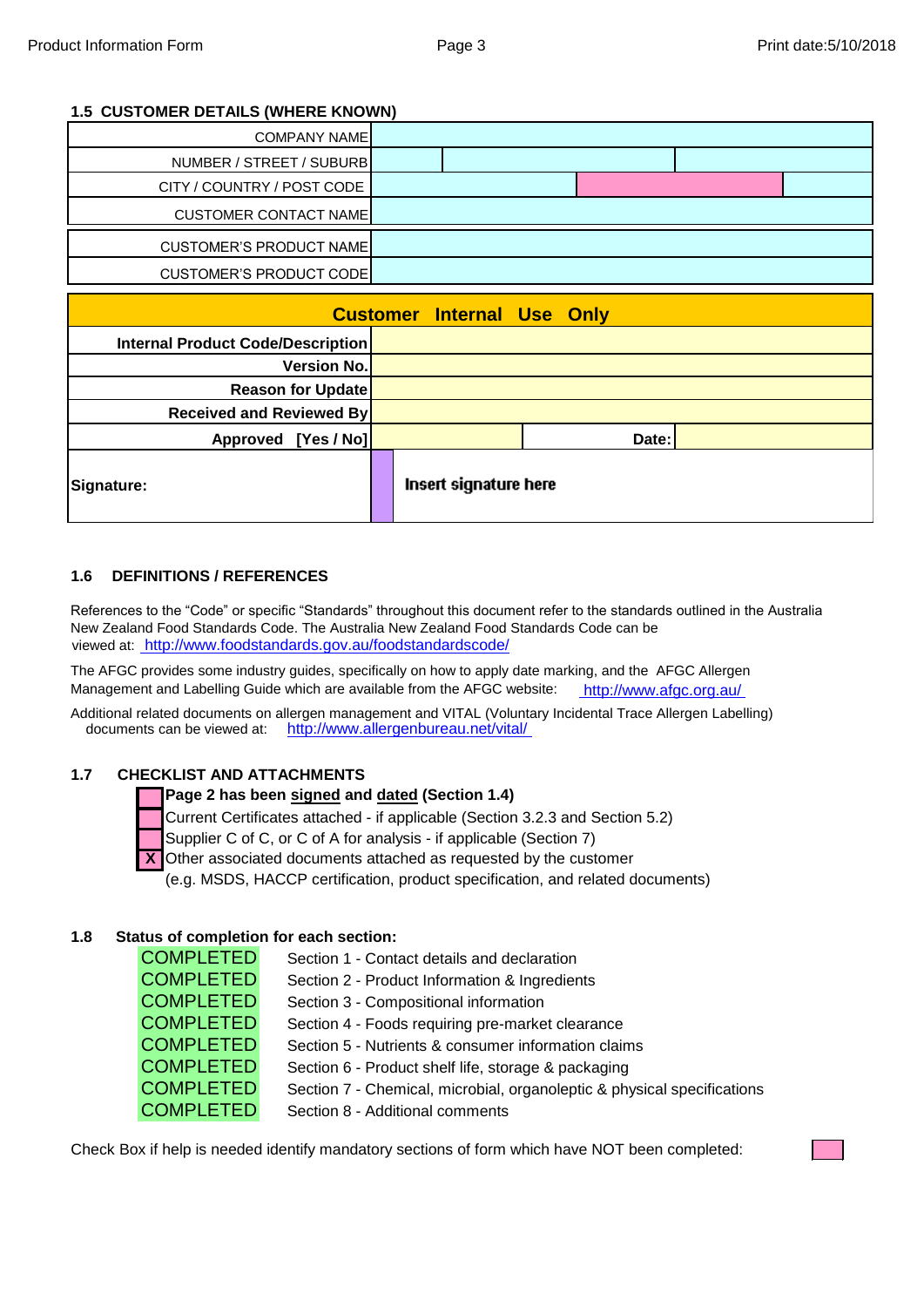### **2 PRODUCT INFORMATION & INGREDIENTS**

**2.1 PRODUCT DESCRIPTION** (Physical and technological description)

GF Ingredients Creaming Shortening is a texturized shortening produced from fully refined non hydrogenated palm and palm kernels oils.

### **2.2 LEGAL DESCRIPTION / SUGGESTED LABELLING DESCRIPTION**

Vegetable oils, flavour, emulsifiers (471,435, soybean lecithin).

#### **2.3 PRODUCT APPLICATION AND INTENDED USE**

2.3.1 Specify the intended use of the product Food supplied as an ingredient for use in further manufacturing or processing

2.3.2 Specify which best describes the product Solid, semi-solid or powder substance, intended for use in further preparation

#### **2.4 COUNTRY OF ORIGIN**

2.4.1 Specify the most appropriate overarching country of origin declaration which applies to this product : **Declaration: Country:**

Made in (with local & imported ingredients) Malaysia

2.4.2 Indicate if the local content of ingredients/components originating from Malaysia

on average exceeds 95% | Yes | Yes/No



2.4.3 Are the primary components, from which this product is made or derived, sourced from more than one country? The state of the state of the state of the state of the state of the state of the state of the state of the state of the state of the state of the state of the state of the state of the state of



2.4.4 Indicate if the following apply in determining country of origin declaration in 2.4.1:

- The IMPORTED COMPONENTS have undergone substantial transformation **No** Yes/No **No**
	- The PRODUCT has undergone substantial transformation Yes/No **No**
	- 50% or more of total product costs are incurred in the country stated **Yes** Yes/No **Yes**

Essential characteristic of the product is the result of local processing conditions **Yes** Yes/No **Yes**

#### **COMPONENT TYPE 2.5**

Specify the type of the components present in product (Tick ONLY ONE check box below)

product is **a single component** substance

**X** product contains ingredients, which may include **compound** substances

product consists of various ingredients which are **NOT compound** substances

#### **2.6 INGREDIENT DECLARATION**

Specify all ingredients including food additives in descending order, including percentage labelling of characterising components or ingredients. Compound substances must specify all ingredients and additives present and the characterising ingredient or component. Food additives must specify a functional class name and the food additive name or code number [e.g. antioxidants (304, 306), or food acid (citric)]

**How many components are in this product?** | 3

| <b>COMPONENT NAME</b> | <b>PERCENT OF</b><br><b>TOTAL</b><br>$\%$ | <b>COMPOUND SUBSTANCE INGREDIENTS</b><br>Full breakdown list of components in compound ingredient<br>including additive code numbers | Characterising<br>component<br>$\frac{9}{6}$ |
|-----------------------|-------------------------------------------|--------------------------------------------------------------------------------------------------------------------------------------|----------------------------------------------|
| Vegetable oils        | 99.90%                                    | palm oil, palm kernel oil, palm oil fractions                                                                                        |                                              |
| flavour               | proprietary                               | information   natural flavouring substance                                                                                           |                                              |
| emulsifiers           |                                           | proprietary distilled monoglycerides 471; sorbitan monostearate<br>information (polysorbate 60) 435; non GMO soybean lecithine 322   |                                              |
|                       |                                           |                                                                                                                                      |                                              |
|                       |                                           |                                                                                                                                      |                                              |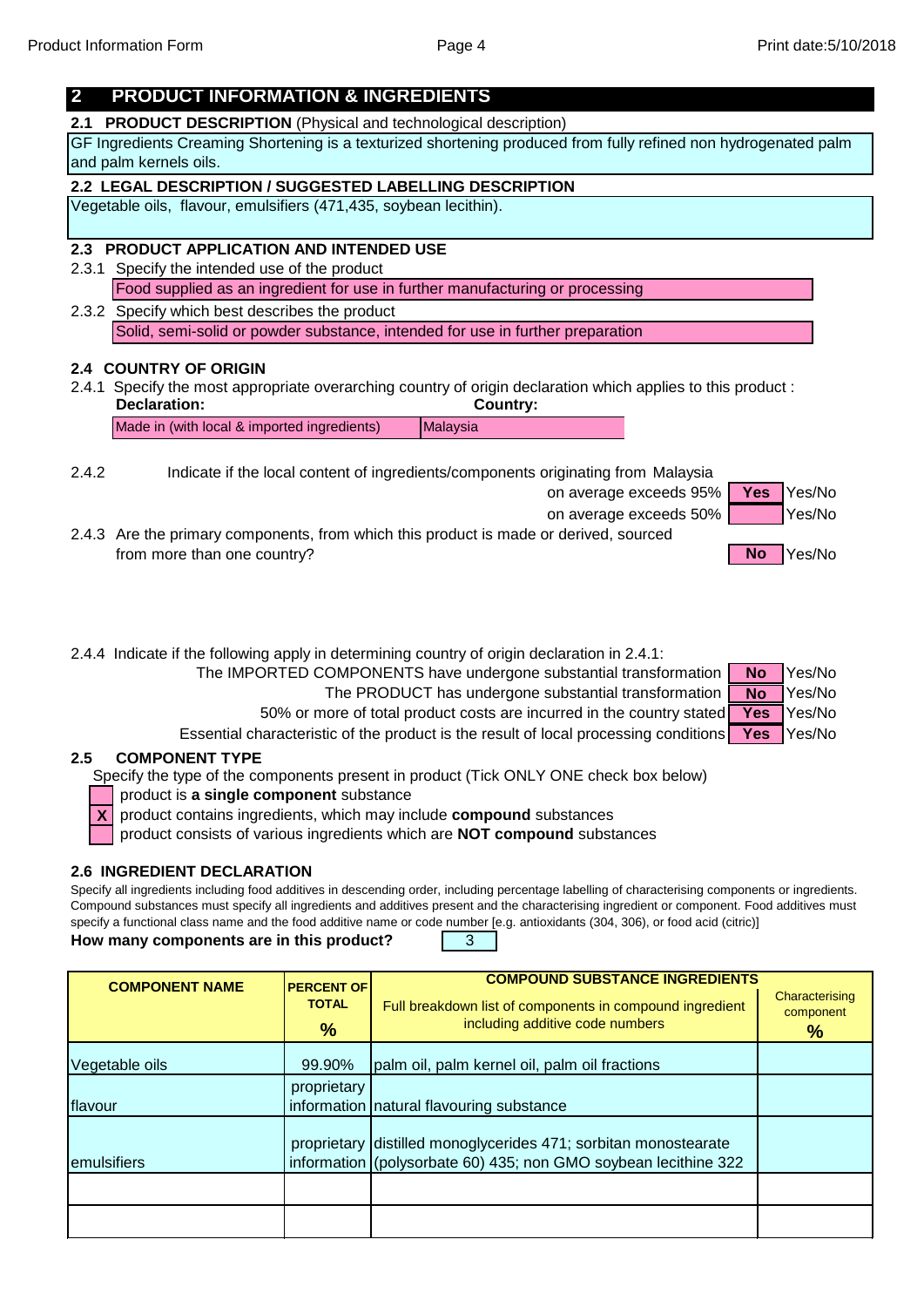#### **2.6 INGREDIENT DECLARATION INCLUDING PERCENTAGE LABELLING (continued)**

| <b>COMPONENT NAME</b> | <b>PERCENT OF</b> | <b>COMPOUND SUBSTANCE INGREDIENTS</b>                                                       |                             |  |  |  |
|-----------------------|-------------------|---------------------------------------------------------------------------------------------|-----------------------------|--|--|--|
|                       | <b>TOTAL</b>      | Full breakdown list of components in compound ingredient<br>including additive code numbers | Characterising<br>component |  |  |  |
|                       | $\%$              |                                                                                             | $\frac{9}{6}$               |  |  |  |
|                       |                   |                                                                                             |                             |  |  |  |
|                       |                   |                                                                                             |                             |  |  |  |
|                       |                   |                                                                                             |                             |  |  |  |
|                       |                   |                                                                                             |                             |  |  |  |
|                       |                   |                                                                                             |                             |  |  |  |
|                       |                   |                                                                                             |                             |  |  |  |
|                       |                   |                                                                                             |                             |  |  |  |
|                       |                   |                                                                                             |                             |  |  |  |
|                       |                   |                                                                                             |                             |  |  |  |
|                       |                   |                                                                                             |                             |  |  |  |
|                       |                   |                                                                                             |                             |  |  |  |
|                       |                   |                                                                                             |                             |  |  |  |
|                       |                   |                                                                                             |                             |  |  |  |
|                       |                   |                                                                                             |                             |  |  |  |
|                       |                   |                                                                                             |                             |  |  |  |
|                       |                   |                                                                                             |                             |  |  |  |
|                       |                   |                                                                                             |                             |  |  |  |
|                       |                   |                                                                                             |                             |  |  |  |
|                       |                   |                                                                                             |                             |  |  |  |
|                       |                   |                                                                                             |                             |  |  |  |
|                       |                   |                                                                                             |                             |  |  |  |
|                       |                   |                                                                                             |                             |  |  |  |
|                       |                   |                                                                                             |                             |  |  |  |
|                       |                   |                                                                                             |                             |  |  |  |
|                       |                   |                                                                                             |                             |  |  |  |
|                       |                   |                                                                                             |                             |  |  |  |
|                       |                   |                                                                                             |                             |  |  |  |
|                       |                   |                                                                                             |                             |  |  |  |
|                       |                   |                                                                                             |                             |  |  |  |
|                       |                   |                                                                                             |                             |  |  |  |
|                       |                   |                                                                                             |                             |  |  |  |
|                       |                   |                                                                                             |                             |  |  |  |
|                       |                   |                                                                                             |                             |  |  |  |
|                       |                   |                                                                                             |                             |  |  |  |
|                       |                   |                                                                                             |                             |  |  |  |
|                       |                   |                                                                                             |                             |  |  |  |
|                       |                   |                                                                                             |                             |  |  |  |
|                       |                   |                                                                                             |                             |  |  |  |
|                       |                   |                                                                                             |                             |  |  |  |
|                       |                   |                                                                                             |                             |  |  |  |
|                       |                   |                                                                                             |                             |  |  |  |
|                       |                   |                                                                                             |                             |  |  |  |
|                       |                   |                                                                                             |                             |  |  |  |
|                       |                   |                                                                                             |                             |  |  |  |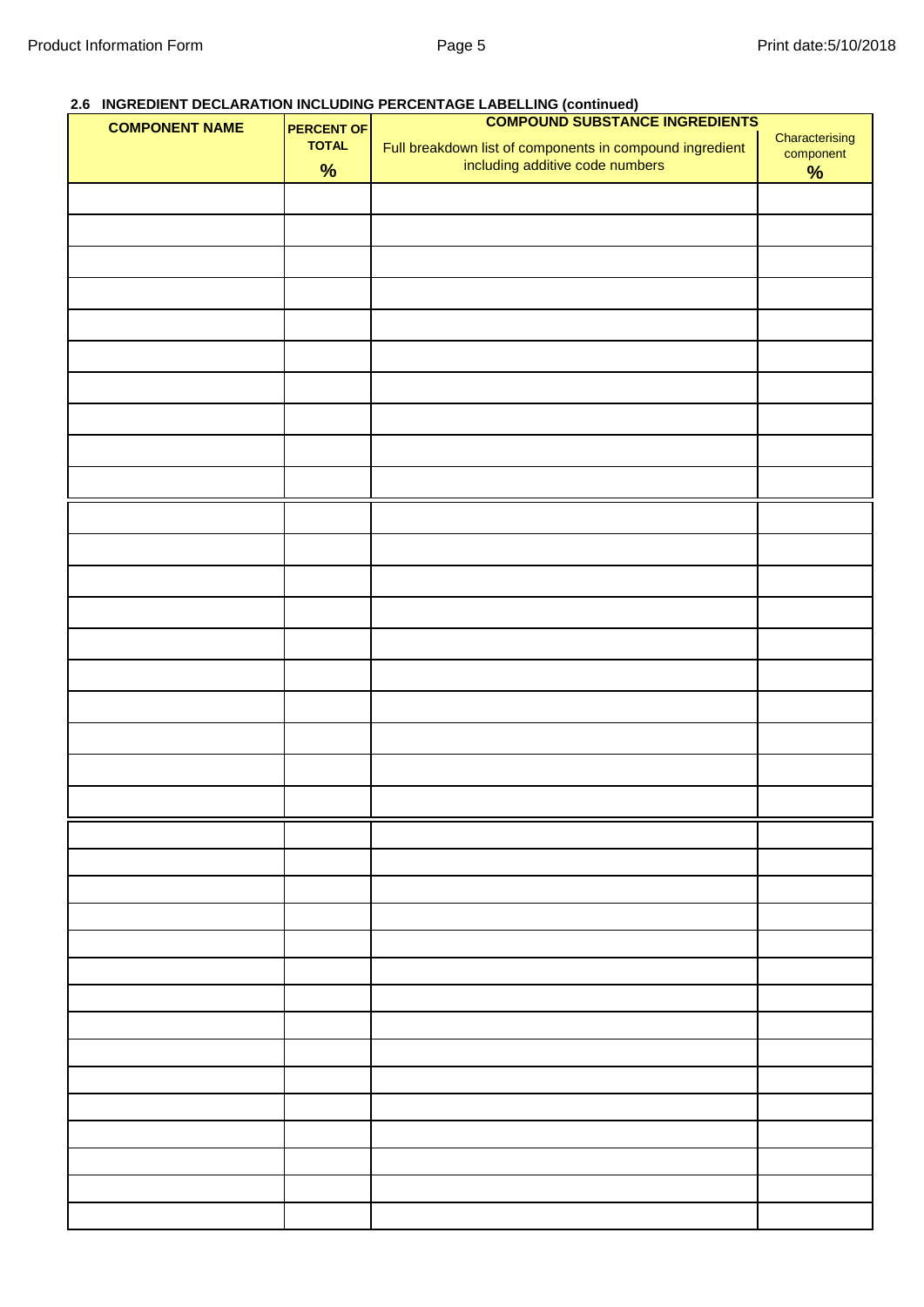#### **2.7 PROCESSING AIDS**

Specify all processing aids used in the manufacture of this product not otherwise declared in the ingredient list.

| <b>NAME OF PROCESSING AID</b> | <b>FSC ADDITIVE NUMBER OR</b><br>(as applicable)<br>EC. | PERMITTED USE AND CLASS NAME |
|-------------------------------|---------------------------------------------------------|------------------------------|
| bleaching earth               |                                                         | bleaching agent              |
| phosphoric acid               |                                                         | degumming agent              |
|                               |                                                         |                              |
|                               |                                                         |                              |
|                               |                                                         |                              |
|                               |                                                         |                              |
|                               |                                                         |                              |
|                               |                                                         |                              |
|                               |                                                         |                              |

# **3 COMPOSITIONAL INFORMATION**

#### **3.1 MANDATORY ADVISORY OR WARNING STATEMENTS & DECLARATIONS**

*(" Yes" response triggers a mandatory advisory or warning statement. Refer Standard 1.2.3 of the Code)*

| <b>FOOD / COMPONENT</b>                                                                                                                                                                                                                     | <b>PRESENT</b><br>YES / NO |
|---------------------------------------------------------------------------------------------------------------------------------------------------------------------------------------------------------------------------------------------|----------------------------|
| Bee pollen presented as a food or ingredient                                                                                                                                                                                                | <b>No</b>                  |
| Propolis presented as a food or ingredient                                                                                                                                                                                                  | N <sub>o</sub>             |
| Unpasteurised milk and unpasteurised liquid milk products                                                                                                                                                                                   | <b>No</b>                  |
| Aspartame or aspartame-acesulphame salt (or phenylalanine)                                                                                                                                                                                  | No                         |
| Unpasteurised egg products                                                                                                                                                                                                                  | No                         |
| Quinine                                                                                                                                                                                                                                     | <b>No</b>                  |
| Kola beverages containing added caffeine                                                                                                                                                                                                    | <b>No</b>                  |
| Guarana or extracts of guarana                                                                                                                                                                                                              | <b>No</b>                  |
| Phytosterol esters                                                                                                                                                                                                                          | No                         |
| Tall oil phytosterols.                                                                                                                                                                                                                      | <b>No</b>                  |
| Cereal-based beverages, where these foods contain no more than 2.5% m/m fat and less<br>than 3% m/m protein, or less than 3% m/m protein only.                                                                                              | No                         |
| Evaporated and dried products made from cereals, where these foods contain no more than<br>2.5% m/m fat and less than 3% m/m protein, or less than 3% m/m protein only, as<br>reconstituted according to directions for direct consumption. | <b>No</b>                  |
| Milk, and beverages made from soy or cereals, where these foods contain no more than<br>2.5% m/m fat.                                                                                                                                       | <b>No</b>                  |
| Evaporated milks, dried milks and equivalent products made from soy or cereals, where<br>these foods contain no more than 2.5% m/m fat as reconstituted according to directions for<br>direct consumption.                                  | No                         |
| Royal jelly presented as a food or ingredient                                                                                                                                                                                               | <b>No</b>                  |
| Polyols, Isomalts, Polydextrose (Lactitol, Maltitol, Maltitol syrup, Mannitol, Xylitol, Erythritol,<br>Isomalt, Polydextrose, Sorbitol)                                                                                                     | No                         |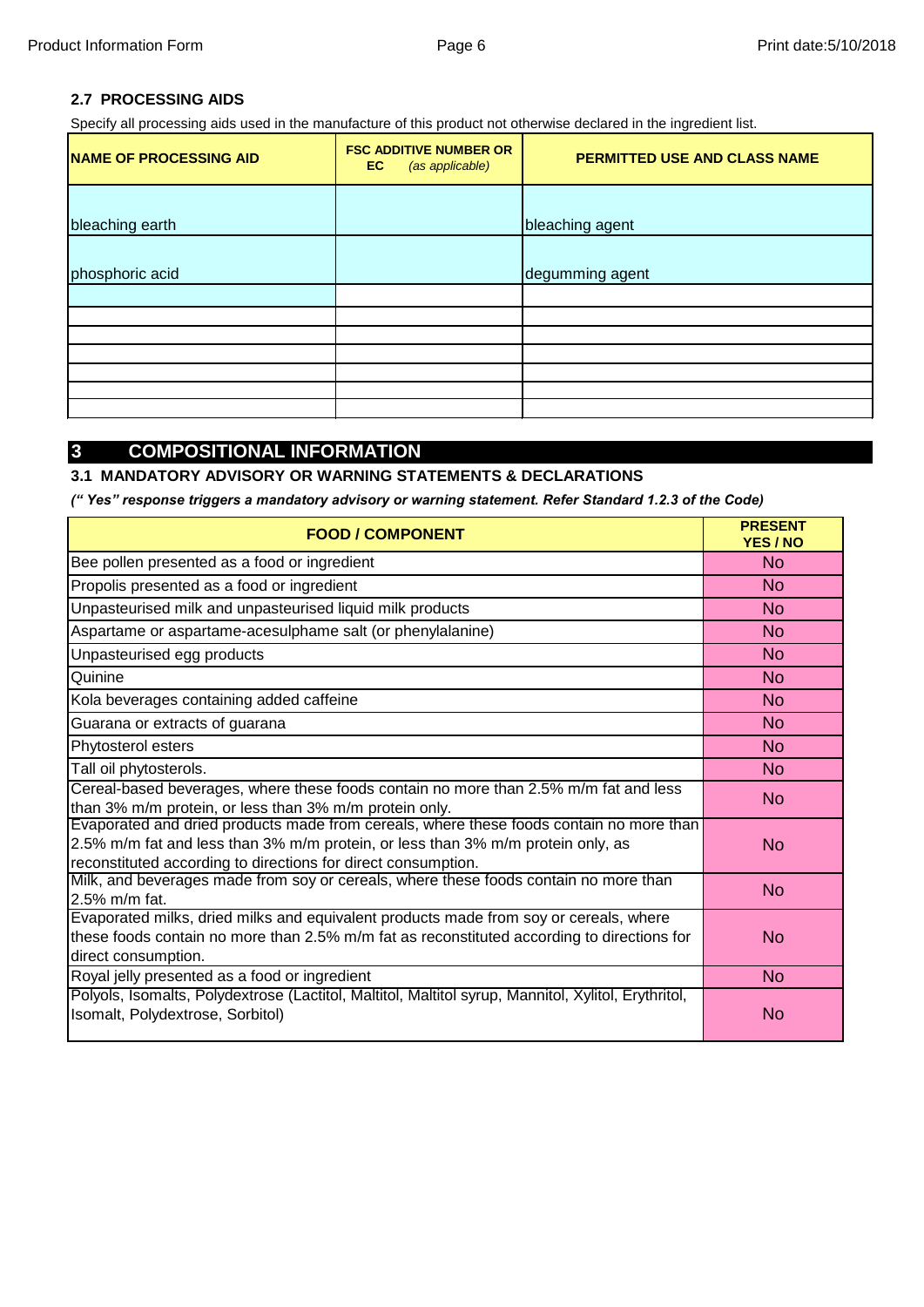

# other

#### **3.3 INGREDIENTS TO BE DECLARED AS ALLERGENS OR SULPHITE**

Please insert **YES** or **NO** to indicate if the product contains, or was manufactured using, any ingredient, additive or processing aid which has been derived from the following food sources. Highly processed derivatives must always be declared. Carefully assess compound ingredients for hidden allergens. [\*\* Lupin included as a possible future addition to the Food Standards Code.]

**Yes/No Cereals containing gluten** & their products [*wheat, rye, barley, oats, spelt* ] **Crustacea** & crustacea products **Egg** & egg products **Fish** & fish products (including mollusc with or without shells and fish oils) **Lupin** & lupin products  $[\cdot \cdot]$  not a mandatory labelling allergen at this time] **Milk** & milk products **Peanut** & peanut products **Sesame seed** & sesame seed products **Soybean** & soybean products **Tree nuts** & tree nut products Reserved for future allergen - left blank intentionally **No No No No No No No No Yes No**



**No Sulphites,** present in ingredients, additives or processing aids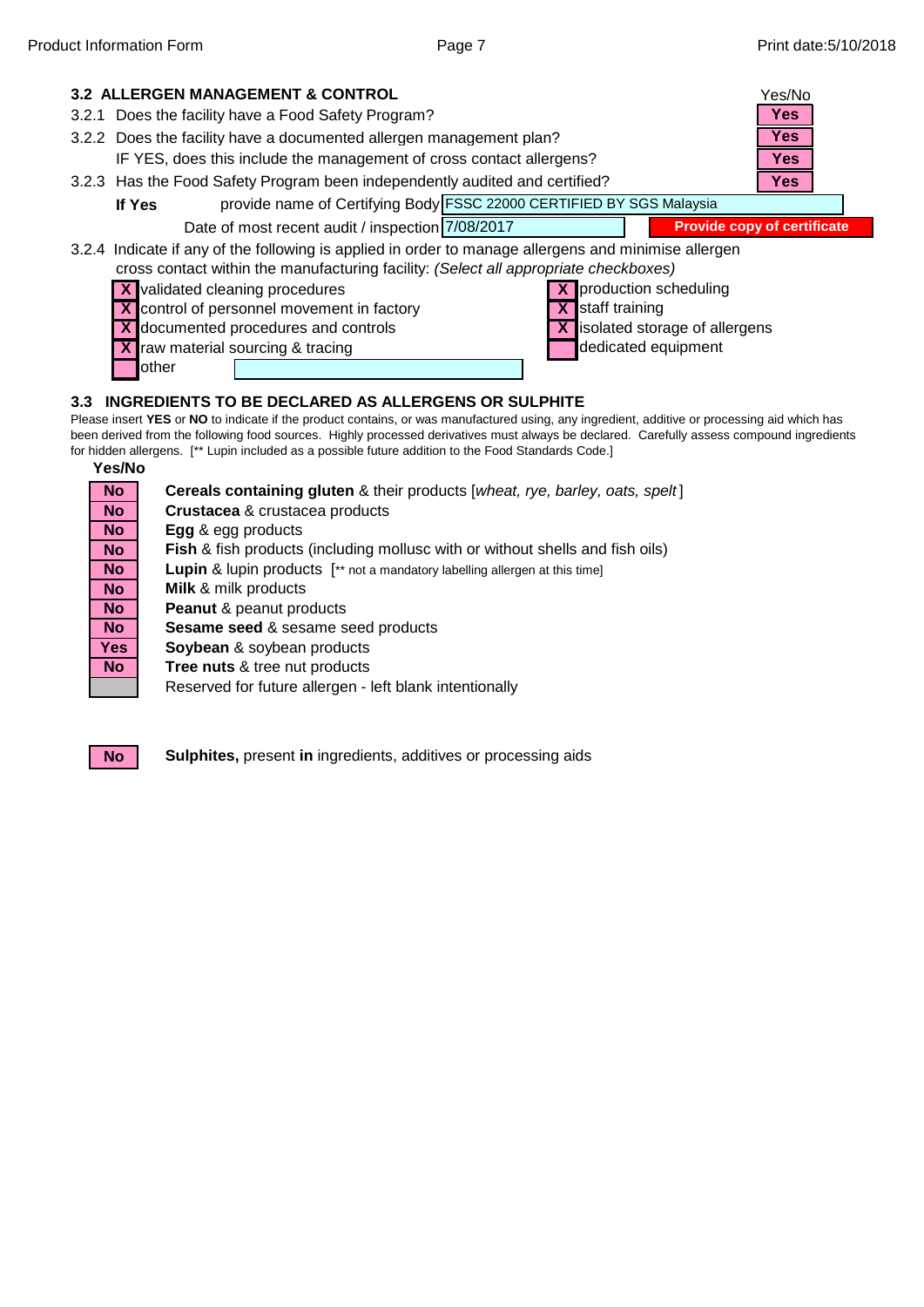#### **3.3.1 Complete all coloured rows corresponding with "YES" declaration provided above.**

| .u. vulprusu ali vulp                                                                                           | <b>SOURCE NAME The DERIVATIVE NAME</b>                              | $\cdots$ . The contract of $\cdots$ is the contract of $\cdots$ in the contract where $\cdots$ |                          | <b>PROPORTION (%)</b>    | <b>PROCESS</b>                       |
|-----------------------------------------------------------------------------------------------------------------|---------------------------------------------------------------------|------------------------------------------------------------------------------------------------|--------------------------|--------------------------|--------------------------------------|
| <b>ALLERGENIC</b><br><b>SUBSTANCE</b>                                                                           | allergenic food from which<br>ingredient is derived (e.g.<br>wheat) | Ingredient, additive or<br>processing aid (e.g.<br>maltodextrin)                               | Derivative in<br>product | Protein in<br>derivative | Allergenic<br>protein is<br>removed? |
| <b>Cereals containing gluten</b><br>and their products<br>[wheat, rye, barley, oats,<br>spelt & derived product |                                                                     |                                                                                                |                          |                          |                                      |
| e.g. wheat maltodextrin]                                                                                        |                                                                     |                                                                                                |                          |                          |                                      |
| <b>Crustacea</b><br>& crustacea products                                                                        |                                                                     |                                                                                                |                          |                          |                                      |
| Egg<br>& egg products                                                                                           |                                                                     |                                                                                                |                          |                          |                                      |
| <b>Fish</b><br>& fish products<br>(Including mollusc extract and<br>fish oils)                                  |                                                                     |                                                                                                |                          |                          |                                      |
| Lupin<br>& lupin products                                                                                       |                                                                     |                                                                                                |                          |                          |                                      |
| <b>Milk</b><br>& milk products                                                                                  |                                                                     |                                                                                                |                          |                          |                                      |
| Peanut<br>& peanut products (including<br>peanut oil)                                                           |                                                                     |                                                                                                |                          |                          |                                      |
| <b>Sesame Seed</b><br>& sesame seed products<br>(including sesame oils)                                         |                                                                     |                                                                                                |                          |                          |                                      |
| <b>Soybean</b><br>& soybean products<br>(including soybean oils)                                                | soybean                                                             | soybean lecithin                                                                               | 0.20%                    | 2.20%                    | <b>No</b>                            |
| <b>Tree nuts</b><br>& tree nut products                                                                         |                                                                     |                                                                                                |                          |                          |                                      |
| Reserved for future<br>allergen                                                                                 |                                                                     |                                                                                                |                          |                          |                                      |

# 3.3.3 Based on Section 3.3, SPECIFY allergenic ingredients to be declared:

Contains: soy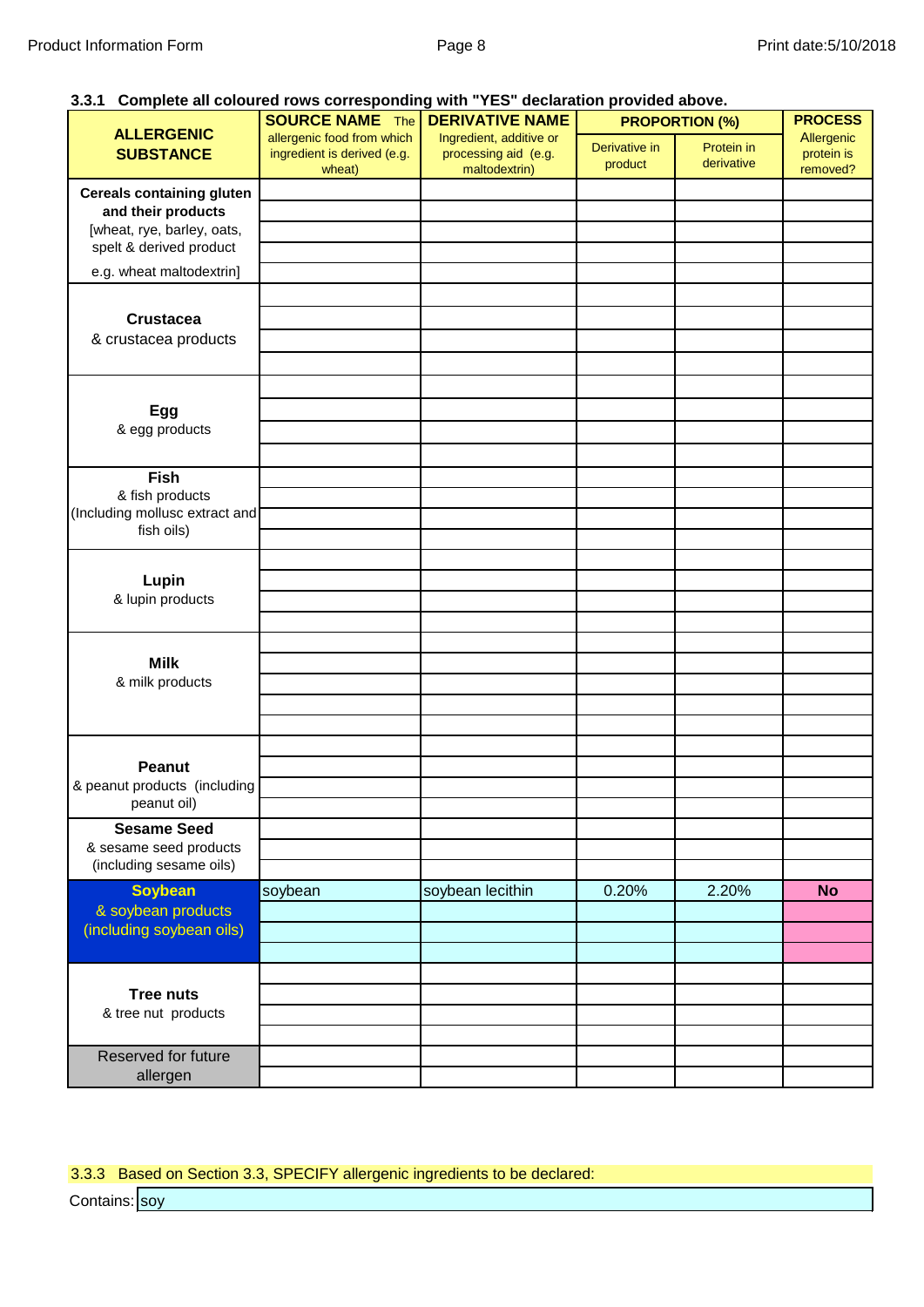#### **IF 3.4 ALLERGEN CROSS CONTACT** Yes/No

**N** 3.4.1 Except for any allergens listed in Section 3.3, does your company have on site and handle ANY OTHER allergenic substances listed below?

**IF YES,** complete ALL columns with respect to the potential cross contact allergens based on information received through YOUR supply chain AND YOUR manufacturing processes.

*Refer to VITAL procedure and decision tree.*  [http](http://www.allergenbureau.net/vital/)://www.allergenbureau.net/vital/

|                                                             |                                                               |                                                           | 3.4.2 All columns must be completed WHERE HIGHLIGHTED                                         |                                                                                            |                                                                               |
|-------------------------------------------------------------|---------------------------------------------------------------|-----------------------------------------------------------|-----------------------------------------------------------------------------------------------|--------------------------------------------------------------------------------------------|-------------------------------------------------------------------------------|
| <b>ALLERGENIC</b><br><b>SUBSTANCE</b>                       | <b>PRESENT</b><br><b>IN SAME</b><br><b>FACILITY</b><br>Yes/No | <b>PRESENT</b><br><b>ON SAME</b><br><b>LINE</b><br>Yes/No | <b>SOURCE FOOD</b><br>The allergenic food from<br>which ingredient is<br>derived (e.g. wheat) | <b>DERIVATIVE NAME</b><br>Ingredient, additive or<br>processing aid (e.g.<br>maltodextrin) | <b>TOTAL PROTEIN</b><br>estimated using the VITAL<br>procedure<br>mg/kg (ppm) |
| <b>Cereals containing</b><br>gluten & their<br>products     | <b>No</b>                                                     |                                                           |                                                                                               |                                                                                            |                                                                               |
| Crustacea &<br>crustacea products                           | <b>No</b>                                                     |                                                           |                                                                                               |                                                                                            |                                                                               |
| Egg & egg products                                          | <b>No</b>                                                     |                                                           |                                                                                               |                                                                                            |                                                                               |
| Fish & fish products<br>(inc mollusc & oils)                | <b>No</b>                                                     |                                                           |                                                                                               |                                                                                            |                                                                               |
| Lupin & lupin<br>products                                   | <b>No</b>                                                     |                                                           |                                                                                               |                                                                                            |                                                                               |
| Milk & milk<br>products                                     | <b>No</b>                                                     |                                                           |                                                                                               |                                                                                            |                                                                               |
| <b>Peanuts &amp; peanut</b><br>products (inc<br>peanut oil) | <b>Yes</b>                                                    | <b>No</b>                                                 | peanut                                                                                        | roasted peanut oil                                                                         | n/a                                                                           |
| <b>Sesame Seed &amp;</b><br>sesame products                 | <b>Yes</b>                                                    | <b>No</b>                                                 | sesame                                                                                        | roasted sesame oil                                                                         | n/a                                                                           |
|                                                             |                                                               |                                                           |                                                                                               |                                                                                            |                                                                               |
| Tree nuts & tree nut<br>products                            | <b>Yes</b>                                                    | <b>Yes</b>                                                | shea nut                                                                                      | shea nut oil                                                                               | n/a                                                                           |
| Reserved for future<br>allergen                             |                                                               |                                                           |                                                                                               |                                                                                            |                                                                               |

3.4.3 Is cross contact allergen present in **particulate form** in the facility or on same lines? No Yes/No

**No**

3.4.5 Have cross contact allergen levels been assessed using the VITAL procedure? **No Pres/No** 

**No**

**IF NO,** Provide appropriate precautionary statement for this product in box below:

no precautionary statement required - risk assessment and validation of allergen protein reside have been conducted by the supplier. The product is 100% fat , higly refined and it does not contain any protein.

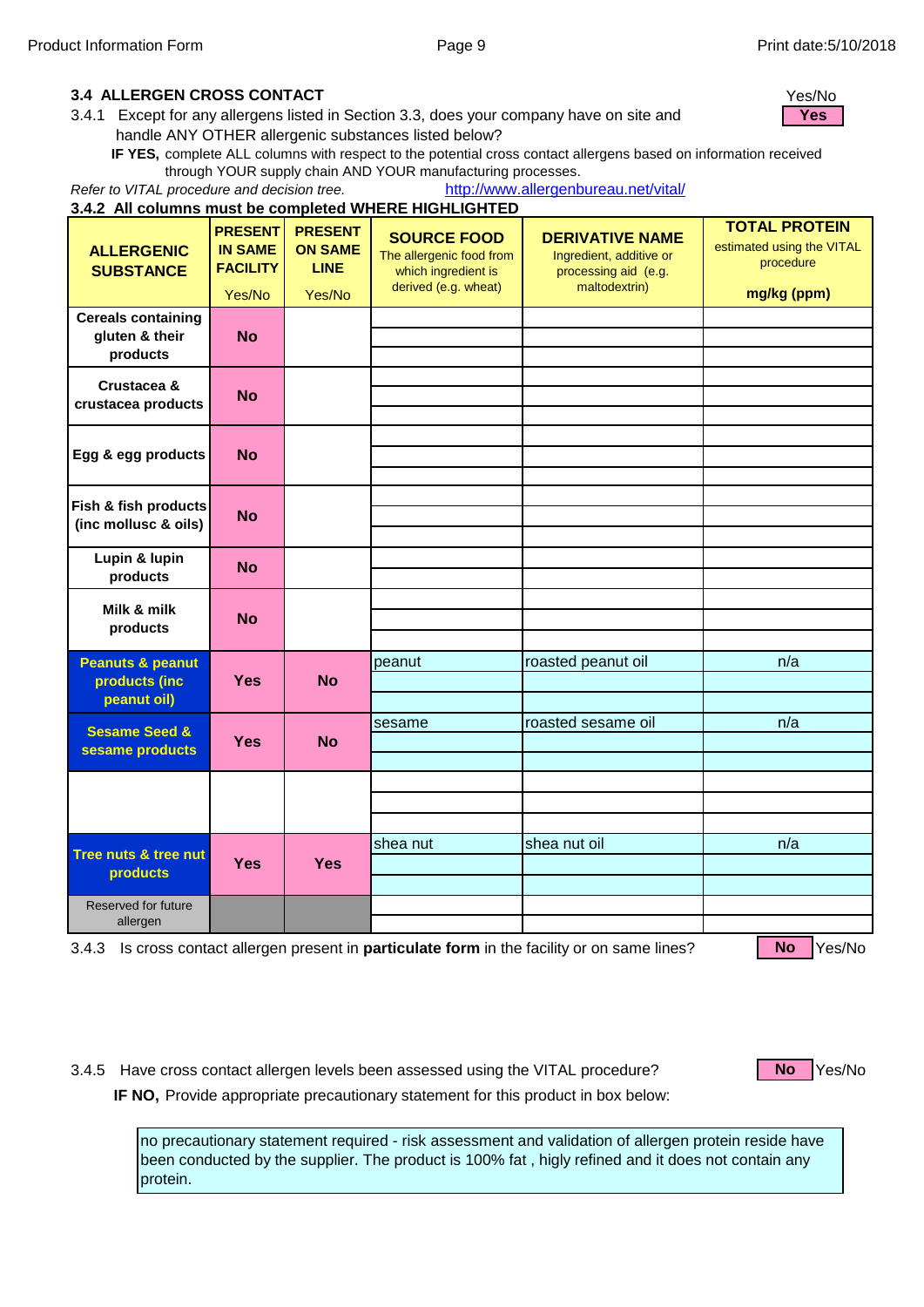#### **3.5 INTERNATIONAL ALLERGEN, LABELLING & INFORMATION REQUIREMENTS**

| <b>FOOD/COMPONENT</b>              |                                                                                                                         | <b>PRESENT</b> | <b>NAME OF FOOD</b> | <b>DERIVATIVE NAME</b> |
|------------------------------------|-------------------------------------------------------------------------------------------------------------------------|----------------|---------------------|------------------------|
|                                    |                                                                                                                         | (Yes/No)       | (e.g. apple)        | (e.g. cider vinegar)   |
| <b>Gelatine</b>                    | beef - collagen                                                                                                         | <b>No</b>      |                     |                        |
|                                    | other source                                                                                                            | <b>No</b>      |                     |                        |
| Seafood                            | Algae/carrageenan                                                                                                       | <b>No</b>      |                     |                        |
| products                           | Shellfish (Mollusc)                                                                                                     | <b>No</b>      |                     |                        |
|                                    | Matsutake mushroom                                                                                                      | <b>No</b>      |                     |                        |
| Fungi                              | Other mushroom                                                                                                          | <b>No</b>      |                     |                        |
|                                    | Avocado                                                                                                                 | <b>No</b>      |                     |                        |
|                                    | Banana                                                                                                                  | <b>No</b>      |                     |                        |
|                                    | Pome fruit -<br>apples, pears                                                                                           | <b>No</b>      |                     |                        |
| <b>Fruits</b>                      | Stone fruit -<br>cherry, peach, plum,<br>apricot.                                                                       | <b>No</b>      |                     |                        |
|                                    | <b>Berry Fruits -</b><br>blueberry, kiwifruit,<br>strawberry                                                            | <b>No</b>      |                     |                        |
|                                    | Citrus Fruits -<br>grapefruit, lemon, lime,<br>orange                                                                   | <b>No</b>      |                     |                        |
|                                    | <b>Buckwheat</b>                                                                                                        | <b>No</b>      |                     |                        |
| Grains,<br>Seeds, Nuts<br>& Spices | Coconut, poppy,<br>sunflower, etc                                                                                       | <b>No</b>      |                     |                        |
|                                    | Mustard                                                                                                                 |                |                     |                        |
|                                    | Tomato                                                                                                                  | <b>No</b>      |                     |                        |
|                                    | Yam                                                                                                                     | <b>No</b>      |                     |                        |
|                                    | Allium genus -<br>chive, leek, onion,<br>garlic, spring onion                                                           | <b>No</b>      |                     |                        |
| <b>Vegetables</b>                  | Legumes -<br>other than peanut<br>soybeans & lupins                                                                     | <b>No</b>      |                     |                        |
|                                    | Umbelliferae -<br>aniseed, carrot, celery,<br>celeriac, chervil, cumin,<br>dill, coriander, fennel,<br>parsley, parsnip | <b>No</b>      |                     |                        |
|                                    | <b>Yeast &amp; Yeast Products</b><br>(including yeast extracts)<br>Tick box if hydrolysed or autolysed                  | <b>No</b>      |                     |                        |
|                                    | <b>Herbs</b><br>Tick box if herb / herb extract                                                                         | <b>No</b>      |                     |                        |
|                                    | <b>Spice</b><br>(excluding mustard)<br>Tick box if spice / spice extract                                                | <b>No</b>      |                     |                        |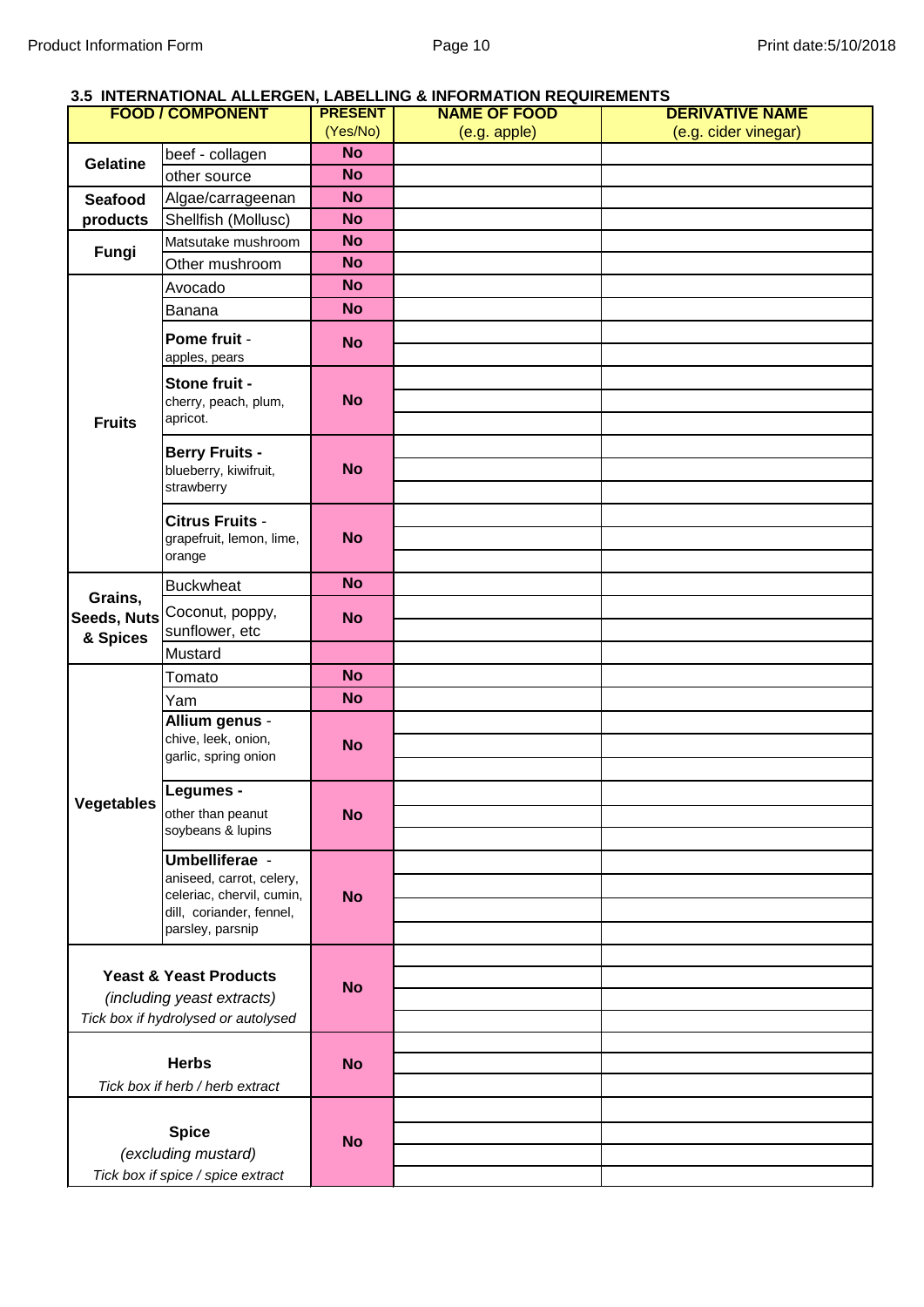#### **3.6 ADDITIONAL LABELLING & INFORMATION REQUIREMENTS**

|                                | <b>FOOD / COMPONENT</b>           | <b>PRESENT</b> | <b>ADDITIONAL INFORMATION</b>                                                              |                                                              |                                           |                |            |        |
|--------------------------------|-----------------------------------|----------------|--------------------------------------------------------------------------------------------|--------------------------------------------------------------|-------------------------------------------|----------------|------------|--------|
|                                | <b>Butylated hydroxyanisole</b>   | (Yes/No)       |                                                                                            | TO BE PROVIDED WHERE PROMPTED                                |                                           |                |            |        |
|                                | (BHA)                             | <b>No</b>      |                                                                                            | amount added (milligram/kilogram)                            |                                           |                |            |        |
| Antioxidants                   | Butylated hydroxytoluene<br>(BHT) | <b>No</b>      |                                                                                            | amount added (milligram/kilogram)                            |                                           |                |            |        |
|                                | Other antioxidants                | <b>No</b>      | Specify type:                                                                              |                                                              |                                           |                |            |        |
| <b>Added Caffeine</b>          |                                   |                |                                                                                            | amount added (milligram/kilogram)                            |                                           |                |            |        |
|                                | (exclude naturally occurring)     | <b>No</b>      |                                                                                            | amount added (milligram/kilogram)                            |                                           |                |            |        |
| Alcohol (Residual)             |                                   | <b>No</b>      |                                                                                            | level % v/v:                                                 |                                           |                |            |        |
|                                |                                   |                | Specify types of                                                                           | specific gravity if product is alcohol:                      |                                           |                |            |        |
|                                |                                   |                | fats and oils:                                                                             |                                                              |                                           |                |            |        |
|                                | Animal                            | <b>No</b>      | Has fatty acid composition been altered?<br>Specify the process used to alter composition: |                                                              |                                           |                |            | Yes/No |
|                                |                                   |                |                                                                                            |                                                              |                                           |                |            |        |
| <b>Added Fats</b><br>& Oils    |                                   |                | Specify types of palm oil, palm kernel oil                                                 |                                                              |                                           |                |            |        |
|                                |                                   |                | fats and oils:<br>If Palm oil is present, is this RSPO certified?                          |                                                              |                                           |                | <b>Yes</b> | Yes/No |
|                                | Vegetable                         | <b>Yes</b>     | Has fatty acid composition been altered?                                                   |                                                              |                                           |                | <b>Yes</b> | Yes/No |
|                                |                                   |                | Specify the process used to alter composition:                                             |                                                              |                                           |                |            |        |
|                                |                                   |                | fractionation                                                                              |                                                              |                                           |                |            |        |
|                                | Acid                              |                | Specify type of vegetable protein:                                                         |                                                              |                                           |                |            |        |
| Hydrolysed                     | Hydrolysed                        | <b>No</b>      | 100% hydrolysis                                                                            |                                                              |                                           |                |            |        |
| Vegetable                      |                                   |                | Specify type of vegetable protein:                                                         |                                                              |                                           |                |            |        |
| Proteins                       | Enzyme                            | <b>No</b>      |                                                                                            |                                                              |                                           |                |            |        |
| Hydrolysed                     |                                   |                | 100% hydrolysis                                                                            |                                                              |                                           |                |            |        |
|                                |                                   |                | Name of sweetener                                                                          |                                                              | Number                                    | Amount (mg/kg) |            |        |
| Intense sweetener              |                                   | <b>No</b>      |                                                                                            |                                                              |                                           |                |            |        |
|                                |                                   |                |                                                                                            |                                                              |                                           |                |            |        |
|                                |                                   |                | Name of preservative                                                                       |                                                              | Number                                    | Amount (mg/kg) |            |        |
| Preservatives                  |                                   | <b>No</b>      |                                                                                            |                                                              |                                           |                |            |        |
|                                |                                   |                |                                                                                            |                                                              |                                           |                |            |        |
|                                |                                   |                | Name of flavour enhancer                                                                   |                                                              | Additive number                           |                |            |        |
| <b>Flavour enhancers</b>       |                                   | <b>No</b>      |                                                                                            |                                                              |                                           |                |            |        |
|                                |                                   |                |                                                                                            |                                                              |                                           |                |            |        |
|                                |                                   |                |                                                                                            |                                                              |                                           |                |            |        |
| <b>Added Colours</b>           |                                   | <b>No</b>      |                                                                                            |                                                              |                                           |                |            |        |
|                                |                                   |                |                                                                                            |                                                              |                                           |                |            |        |
|                                |                                   |                | Specify overall                                                                            |                                                              |                                           |                |            |        |
|                                |                                   |                | status                                                                                     | <b>Natural Flavouring</b><br>$\overline{\mathbf{X}}$         |                                           |                |            |        |
| <b>Added Flavours</b>          |                                   |                |                                                                                            | <b>Flavouring precursors</b>                                 |                                           |                |            |        |
|                                |                                   |                |                                                                                            | Natural flavouring substances<br>$\mathbf{X}$                |                                           |                |            |        |
|                                |                                   | <b>Yes</b>     | Composition                                                                                |                                                              | Natural flavouring complexes/preparations |                |            |        |
|                                |                                   |                |                                                                                            | Thermal process flavourings                                  |                                           |                |            |        |
|                                |                                   |                | Smoke flavourings                                                                          |                                                              |                                           |                |            |        |
|                                |                                   |                |                                                                                            | Other flavouring<br>Specify if contains Diacetyl as flavour: |                                           | <b>No</b>      | Yes/No     |        |
| <b>Added Salt</b><br><b>No</b> |                                   |                |                                                                                            | amount added (milligram/100g)                                |                                           |                |            |        |
| <b>Added Sugar</b>             |                                   | <b>No</b>      |                                                                                            | amount added (gram/100g)                                     |                                           |                |            |        |
|                                | List specific component:          |                | Provide relevant details necessary for consumer advice:                                    |                                                              |                                           |                |            |        |
| <b>JTHER</b><br>JNENT          |                                   |                |                                                                                            |                                                              |                                           |                |            |        |
|                                |                                   |                |                                                                                            |                                                              |                                           |                |            |        |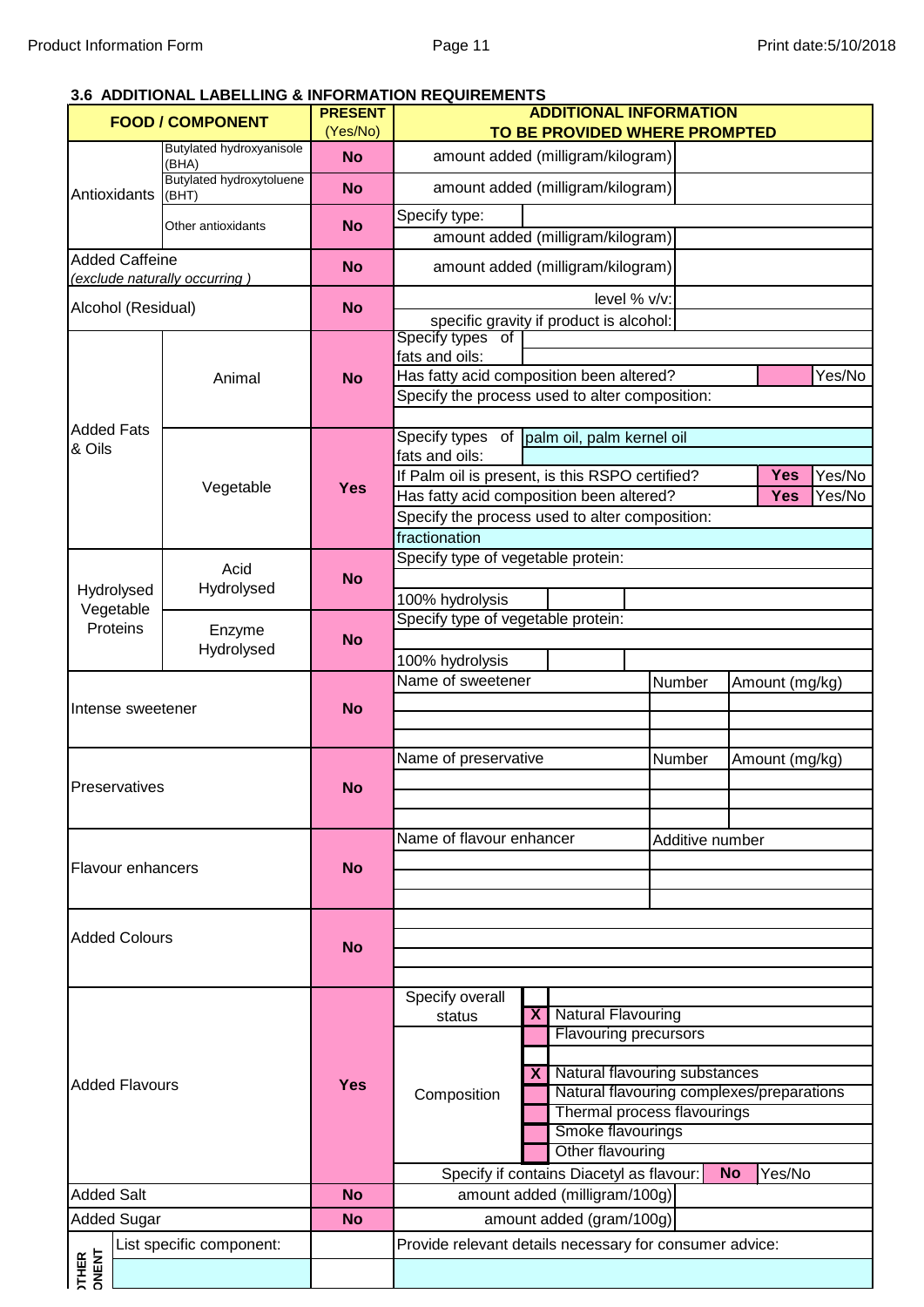| ANY C<br>COMP(                                                            |                            |                                                                                                              |                                                                |
|---------------------------------------------------------------------------|----------------------------|--------------------------------------------------------------------------------------------------------------|----------------------------------------------------------------|
| <b>QUARANTINE &amp; IMPORT/EXPORT INFORMATION REQUIREMENTS</b><br>3.7     |                            |                                                                                                              |                                                                |
| <b>FOOD / COMPONENT</b>                                                   | <b>PRESENT</b><br>(Yes/No) |                                                                                                              | <b>ADDITIONAL INFORMATION</b><br>TO BE PROVIDED WHERE PROMPTED |
|                                                                           |                            | Specify type of animals                                                                                      |                                                                |
| <b>Animal &amp; Animal products</b><br>(e.g. animal flesh, organs, stock, |                            | Specify type of animal derivatives                                                                           |                                                                |
| gelatine, animal fat, tallow, milk,<br>collagen from skin and / or hides  | <b>No</b>                  | Specify country/ies of origin                                                                                |                                                                |
| etc)                                                                      |                            | Describe any heat processing<br>used in the manufacture of this<br>product (temperature/time):               |                                                                |
|                                                                           |                            | Specify type of animals<br>(tick appropriate box)                                                            | $\times$<br>X<br>X                                             |
|                                                                           |                            | Specify type of meat derivatives                                                                             |                                                                |
| <b>Meat &amp; Meat products</b><br>(e.g. animal flesh, animal organs,     |                            | Specify source of meat products<br>(i.e. Country and city):                                                  |                                                                |
| meat extracts)                                                            | <b>No</b>                  | Describe any heat processing<br>used in the manufacture of this<br>product (temperature/time):               |                                                                |
|                                                                           |                            | How do you ensure products are<br>derived from animals free of<br>bovine spongiform<br>encephalopathy (BSE)? |                                                                |
| <b>Bird &amp; Bird products</b>                                           | <b>No</b>                  | Specify type of birds<br>(tick appropriate box)                                                              | X<br>$\times$<br>X                                             |
|                                                                           |                            | Specify type of bird derivatives                                                                             |                                                                |
| (e.g. meat, fat, eggs, extracts,<br>feathers, feet, etc.)                 |                            | Specify source of bird products<br>(i.e. Country and city):                                                  |                                                                |
|                                                                           |                            | Describe any heat processing<br>used in the manufacture of this<br>product (temperature/time):               |                                                                |
|                                                                           |                            | Specify type of fish:                                                                                        |                                                                |
| <b>Fish &amp; Fish products</b>                                           |                            | Specify type of fish derivatives                                                                             |                                                                |
| (e.g. smoked salmon, pilchards,<br>shark fin, fish roe, etc)              | <b>No</b>                  | Specify source of fish products<br>(i.e. Country and city):                                                  |                                                                |
|                                                                           |                            | Describe any heat processing<br>used in the manufacture of this<br>product (temperature/time):               |                                                                |
|                                                                           |                            | Specify type of honey or honey<br>derivatives                                                                |                                                                |
| Honey & Honey products                                                    | <b>No</b>                  | Specify source of honey products<br>(i.e. Country and State):                                                |                                                                |
|                                                                           |                            | Describe any heat processing<br>used in the manufacture of this<br>product (temperature/time):               |                                                                |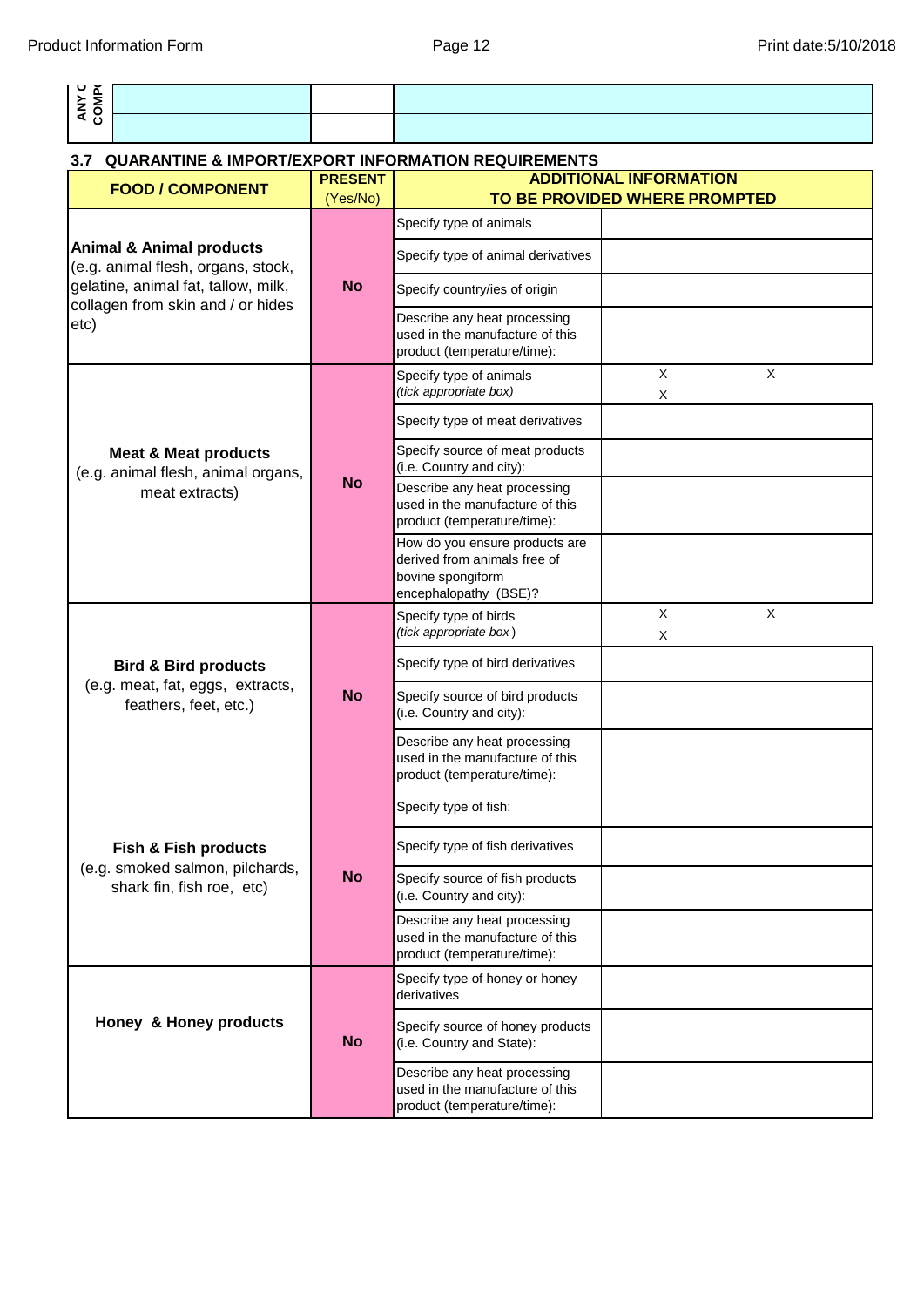Yes/No

#### **4 FOODS REQUIRING PRE-MARKET CLEARANCE**

- **4.1 NOVEL FOODS** (Refer Standard 1.5.1 of the Code)
- 4.1.1 Is this product (or any of its components) listed as a novel food in the standard? No Nes/No



#### **4.2 QUARANTINE TREATMENTS**

Specify if this product (or any of its components) has been treated with the following:

| <b>TREATMENT METHOD</b>       | <b>USED ON ANY</b><br><b>COMPONENT</b> | <b>SPECIFY TREATED INGREDIENT</b> |
|-------------------------------|----------------------------------------|-----------------------------------|
| Steam sterilisation           | <b>Yes</b>                             | palm oil, palm kernel oil         |
| lonising (gamma) irradiation  | No                                     |                                   |
| Ethylene oxide                | <b>No</b>                              |                                   |
| Other fumigants or sterilants | No                                     |                                   |

#### **4.3 FOOD PRODUCED USING GENE TECHNOLOGY** (Standard 1.5.2)

4.3.1 Are there any ingredients (including food additives, processing aids and enzymes) in this product that come from genetically modified (GM) plants or animals, or are the result of synthesis by GM microorganisms, but with the exemption of use of GM feedstock? **No**

IF NO, specify which of the following are applicable: **IF NO, specify which of the following are applicable:**

**X** No GM varieties of this food / ingredient available **Analytical testing confirms absence** 

**X**

Identity preservation program in place  $\Box$  Other – Specify

#### **Go to Question 4.3.7 and continue**



Non GM variety is used variable documentation of status

| <b>GM CROSS CONTAMINATION IN FOODS AND INGREDIENTS</b>                                                                                                                    | Yes/No     |
|---------------------------------------------------------------------------------------------------------------------------------------------------------------------------|------------|
| 4.3.7. Is this a raw/bulk commodity which is transported by freight/tanker AND where the<br>freight/tanker could have previously been used to transport other GM product? | <b>No</b>  |
| 4.3.8. Is this product manufactured or stored at a production site where genetically                                                                                      |            |
| modified protein or DNA is used for the manufacture of other products?                                                                                                    | <b>Yes</b> |
| 4.3.9. Is there an identity preservation system separating non GM and GM components                                                                                       |            |
| to ensure the absence of genetically modified material in this product?                                                                                                   | <b>Yes</b> |
| Specify details: storage in the same room, NON GMO and GMO labels applied to prevent from taking<br>GM ingredient for GF product                                          |            |
| 4.3.10. Has Polymerase Chain Reaction (PCR) testing for GM materials been carried out?                                                                                    |            |
|                                                                                                                                                                           |            |
| 4.3.11. Is any GM food or GM ingredient unintentionally present at MORE THAN 10g/kg                                                                                       | <b>No</b>  |
| <b>EXEMPTION TO LABELLING APPLIES AND GM LABELLING IS NOT REQUIRED</b>                                                                                                    |            |
| 4.3.12. (OPTIONAL) Are any ingredients derived from an animal which has been fed with                                                                                     | <b>No</b>  |

feedstock containing GM ingredients or ingredients derived from GM micro-organisms?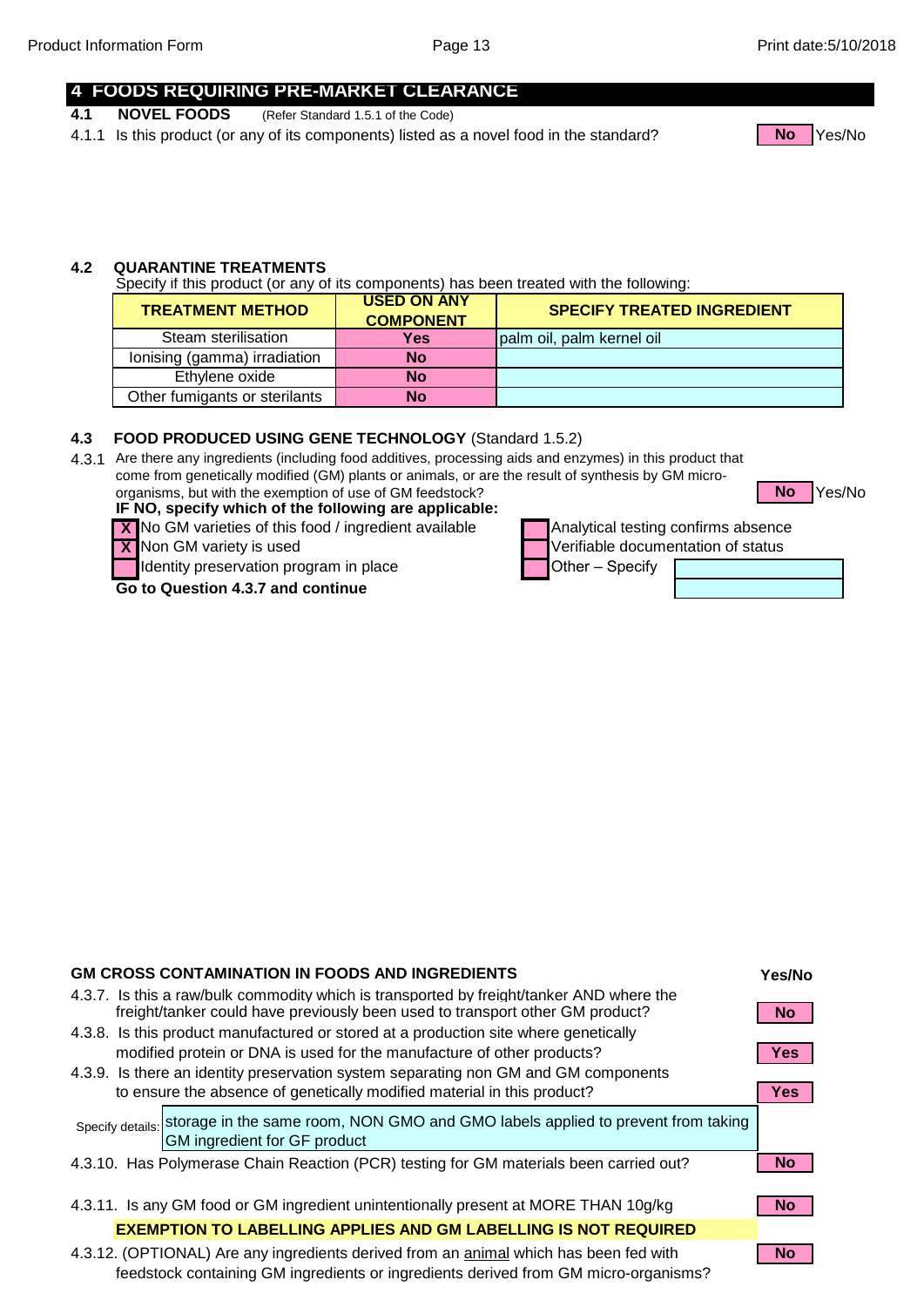Specify details:

# **5 NUTRIENTS & CONSUMER INFORMATION CLAIMS**

**5.1 NUTRITION INFORMATION**

5.1.1 Serve size is not relevant for this product.

5.1.2 For nutrition information below, please specify the **UNITS of measure:** X grams

Complete nutrient table below. Mandatory nutrients highlighted in blue and bolded, others optional.

| <b>NUTRIENT</b>       | <b>AVG QUANTITY</b><br>per 100 g |                                                       |
|-----------------------|----------------------------------|-------------------------------------------------------|
| <b>Energy</b>         | 3771 kJ                          |                                                       |
| <b>Protein, total</b> | 0 g                              | <b>Nutrient information</b><br>is relevant to product |
| - Gluten              |                                  | <b>AS SUPPLIED</b>                                    |
| <b>Fat, total</b>     | $100$ g                          |                                                       |
| - saturated           | 53.9 g                           |                                                       |
| - transfat            | 0.6 <sub>g</sub>                 | DO NOT leave bolded                                   |
| - polyunsaturated     | $9.4$ g                          | NIP fields blank. Use                                 |
| - monounsaturated     | $36.1$ g                         | numbers, or text "less<br>than" with value; or        |
| Cholesterol           | $0 \, \text{mg}$                 | "unavailable" or "not                                 |
| <b>Carbohydrate</b>   | $\overline{0}$<br>g              | detected" for gluten.                                 |
| - sugars              | $\overline{0}$<br>g              |                                                       |
| Dietary fibre, total  |                                  |                                                       |
| <b>Sodium</b>         | $0 \, \text{mg}$                 |                                                       |
| Potassium             |                                  |                                                       |

5.1.3 Additional nutrients - vitamins, minerals and other nutritive substances

Specify only one target population for product *(selection ONLY ONE check box)* :

| <b>VITAMINS</b><br><b>MINERALS</b><br><b>AVG QUANTITY</b><br><b>AVG QUANTITY</b><br>specify which minerals<br>specify which vitamin<br>per 100 g<br>per 100 g | <b>X</b> Adults | Young Children | <b>Infants</b> |
|---------------------------------------------------------------------------------------------------------------------------------------------------------------|-----------------|----------------|----------------|
|                                                                                                                                                               |                 |                |                |
|                                                                                                                                                               |                 |                |                |
|                                                                                                                                                               |                 |                |                |
|                                                                                                                                                               |                 |                |                |
|                                                                                                                                                               |                 |                |                |

NOTE: there is no permission to FORTIFY foods with this substance indicated with \*\*

# **Insert any other nutrient or biologically active substance**

| <b>NAME OF SUBSTANCE</b> | <b>AVG QUANTITY per 100 g/</b> | <b>S</b> %RDI / serve |
|--------------------------|--------------------------------|-----------------------|
|                          |                                |                       |
|                          |                                |                       |
|                          |                                |                       |

5.1.4 Please provide the following analytical data:

|                                                                                                                     | % Ash      |                           |            |  |               | <b>Estimation contentl</b> |  | N/A     |
|---------------------------------------------------------------------------------------------------------------------|------------|---------------------------|------------|--|---------------|----------------------------|--|---------|
|                                                                                                                     | % Moisture | $0.06\%$                  |            |  |               | accounted for per 100 g    |  |         |
| 5.1.5 Please specify how the carbohydrate value has been determined:                                                |            |                           |            |  |               |                            |  |         |
|                                                                                                                     |            |                           |            |  |               | Other - specify:           |  | Unknown |
|                                                                                                                     |            |                           |            |  |               | fat product does           |  |         |
| Difference as defined in                                                                                            |            | Available Carbohydrate as |            |  |               | not contain any            |  |         |
| Standard 1.2.8                                                                                                      |            | defined in Standard 1.2.8 |            |  | carbohydrates |                            |  |         |
| 5.1.6 Please nominate the source used to provide nutrition data in the tables above                                 |            |                           |            |  |               |                            |  |         |
| Analytical – e.g. Laboratory Tested $\boxed{\mathbf{X}}$<br>Theoretical – e.g. By Calculation. $\boxed{\mathbf{X}}$ |            |                           |            |  |               |                            |  |         |
| For laboratory analysis, specify date of analysis:                                                                  |            |                           | 14/03/2018 |  |               |                            |  |         |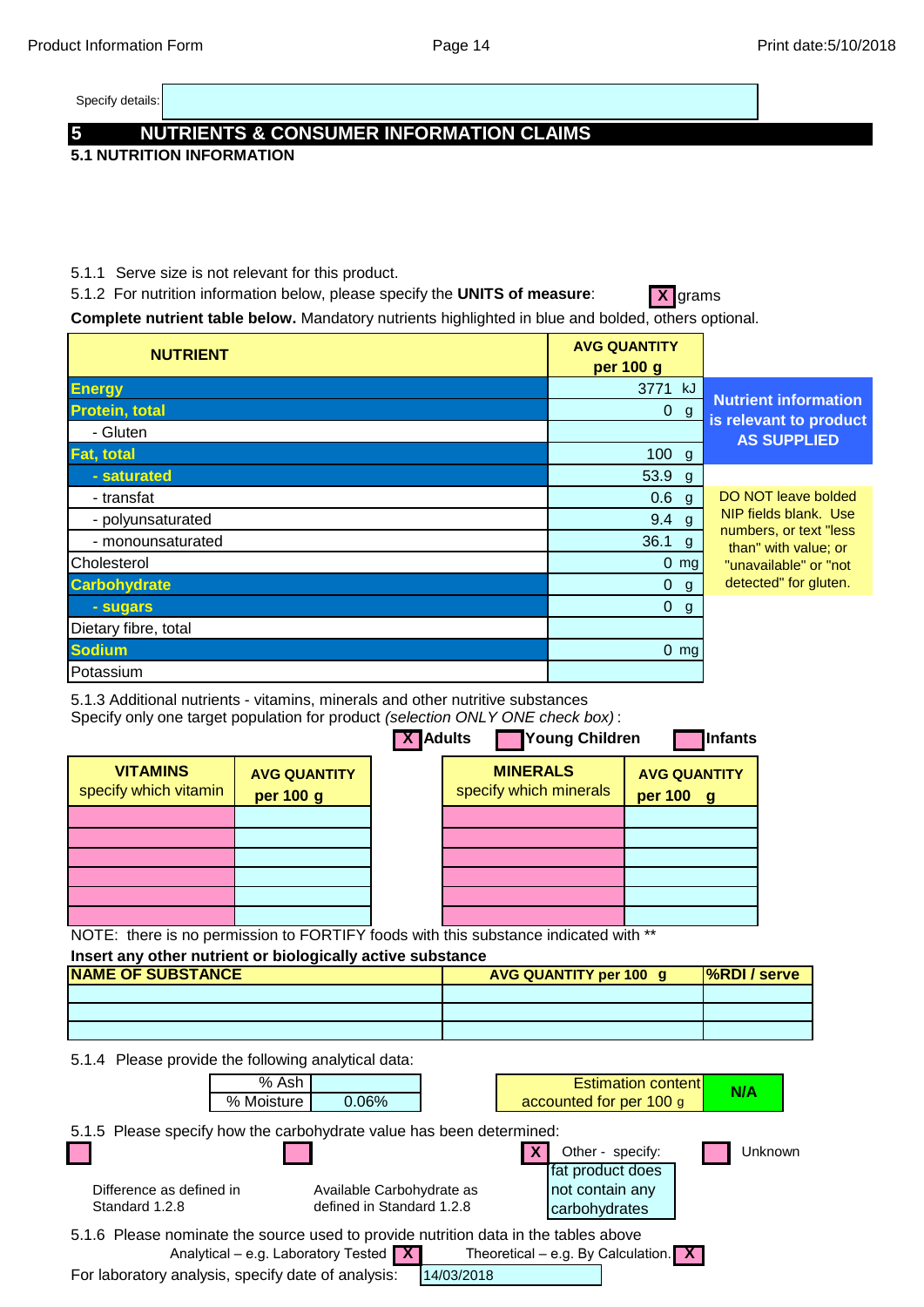Please specify the source of data used for the theoretical calculations (e.g. Nuttab, AusNut, NZ food tables, etc)

| 5.2 | <b>SUITABILITY TO MAKE CERTAIN CLAIMS</b> |            | Specify if the product is suitable for use in product intended for the following consumer uses. |                                                 |
|-----|-------------------------------------------|------------|-------------------------------------------------------------------------------------------------|-------------------------------------------------|
|     | <b>SPECIFY IF SUITABLE FOR </b>           | Yes / Nol  | <b>HOW HAS THIS BEEN VALIDATED?</b>                                                             | <b>CERTIFICATE</b><br><b>AVAILABLE (Yes/No)</b> |
|     | Halal                                     | <b>Yes</b> | audited by certifying body                                                                      | <b>Yes</b>                                      |
|     | Kosher                                    | <b>Yes</b> | audited by certifying body                                                                      | <b>Yes</b>                                      |
|     | Organic                                   | <b>No</b>  |                                                                                                 |                                                 |
|     | Biodynamic                                | <b>No</b>  |                                                                                                 |                                                 |
|     | Ovo-lacto-vegetarian                      | <b>Yes</b> | ingredients suitable for ovo lacto<br>vegetarian                                                | <b>No</b>                                       |
|     | Lacto-vegetarian                          |            | ingredients suitable for lacto vegetarian                                                       | <b>No</b>                                       |
|     | Vegan                                     | <b>No</b>  |                                                                                                 |                                                 |
|     |                                           |            | A copy of relevant certificates must be provided as attachments to form                         |                                                 |
|     | <b>PRODUCT SUITABILITY FOR </b>           | Yes / No   | <b>SPECIFY PARTICULAR CLAIMS</b>                                                                | <b>HOW IS CLAIM</b><br><b>VALIDATED?</b>        |
|     | "Free" claims                             | <b>No</b>  |                                                                                                 |                                                 |
|     | Sustainability claims                     | <b>No</b>  |                                                                                                 |                                                 |
|     | Humane treatment                          | <b>No</b>  |                                                                                                 |                                                 |
|     | Any other claims                          | <b>No</b>  |                                                                                                 |                                                 |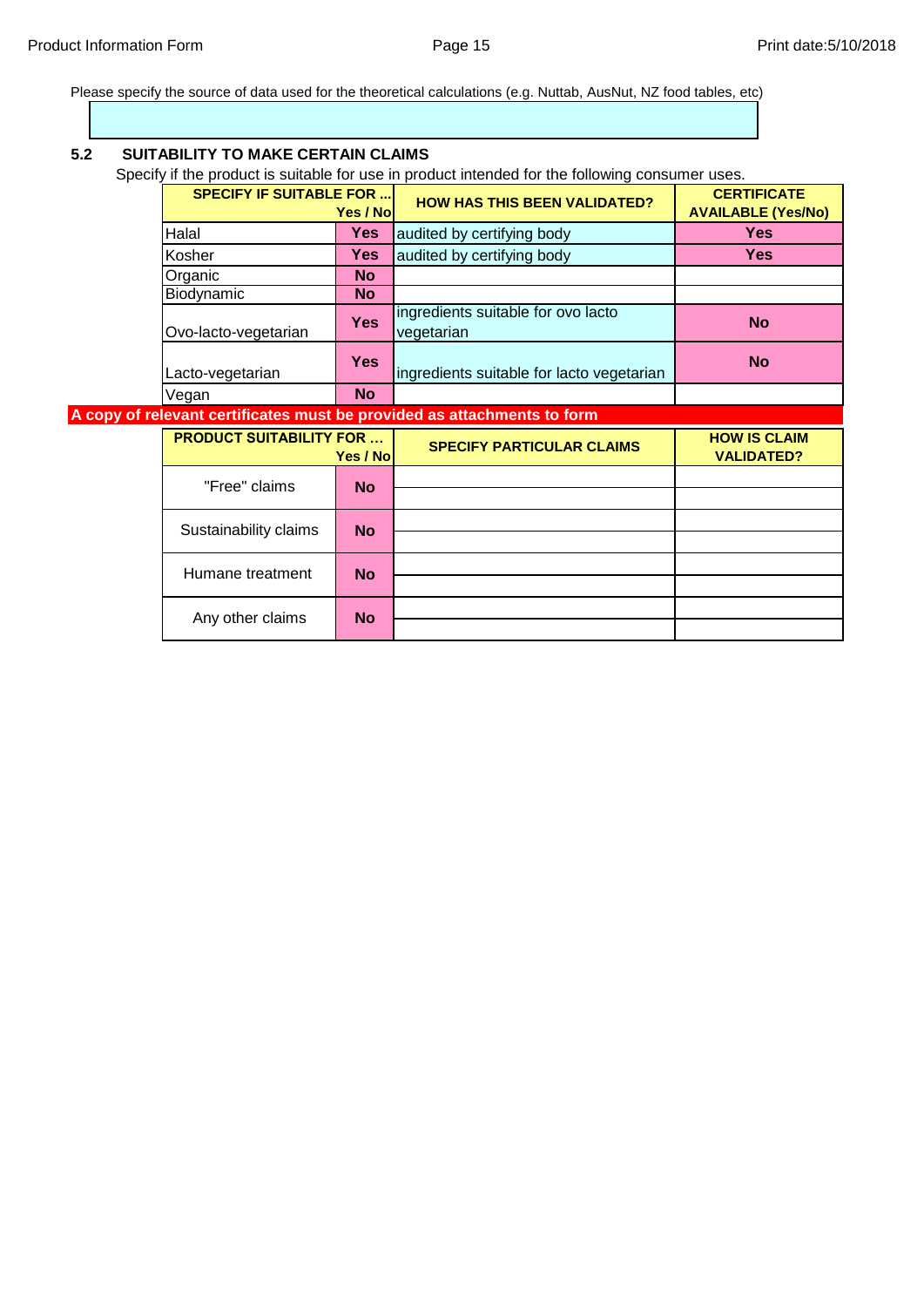# **6 DURABILITY, PACKAGING AND SUPPLY CHAIN**

#### **6.1 SHELF LIFE**

6.1.1 Please complete the following details:

|                                                   | <b>PRODUCT AS SUPPLIED</b><br>unopened pack or bulk container                                                                   |            |                 | <b>PRODUCT - ONCE IN USE</b><br>resealable pack or bulk container |
|---------------------------------------------------|---------------------------------------------------------------------------------------------------------------------------------|------------|-----------------|-------------------------------------------------------------------|
| <b>Specify shelf life</b>                         | <b>Months</b><br>18                                                                                                             |            | 30              | <b>Days</b>                                                       |
| <b>Temperature control</b>                        | Is required?                                                                                                                    | <b>Yes</b> | Is required?    | <b>Yes</b>                                                        |
| during storage                                    | Specify range:                                                                                                                  | 15-25 $°C$ | Specify range:  | 15-25 $^{\circ}$ C                                                |
| <b>Temperature control</b>                        | <b>No</b><br>Is required?                                                                                                       |            |                 |                                                                   |
| during transport                                  |                                                                                                                                 |            |                 |                                                                   |
| <b>Specify any OTHER</b><br>storage requirements: | Best stored sealed in clean and dry<br>conditions at 15-25 deg C, away from<br>direct sunlight and free from foreign<br>odours. |            | direct sunlight | best stored in a cool place, away from                            |

6.1.2 Specify the type of date mark to be used: Refer to AFGC Date Marking Guide **Best Before**

## **6.2 POTENTIAL HAZARDS**

6.2.1 Are there any potential hazards associated with the product ? **No No No Yes/No** 

#### **6.3 TRANSPORT**

How is product transported and packaged?

Packaged for catering/manufacturing supply

### **6.4 TRADE MEASUREMENT**

6.4.1 Specify which method of trade measurement is used:

- 6.4.2 What is the package size **(b)** 15.00 **(b) kg** (specify unit of measure)
- 6.4.3 Target Fill (if applicable) **(b)** (specify unit of measure)
- 6.4.4 Drained Weight (if applicable) **CALC CONSERVING (Specify unit of measure)**

6.4.5 IF AQS is used, what is the statistical variance in the fill measurement?

#### **6.5 TRACEABILITY**

Please provide any general comments about the traceability coding used on the product:

the supplier traceability coding :date/month/year/filling machine/time of packing/ packing run number/operator's initials

15.00 **kg**

Please specify the following where applicable:

| <b>TRACKING CODE</b>         | UNI1                                                                                   |                                                                                                                                    | <b>SHIPPER (if applicable)</b> |              |                     |  |              |
|------------------------------|----------------------------------------------------------------------------------------|------------------------------------------------------------------------------------------------------------------------------------|--------------------------------|--------------|---------------------|--|--------------|
| Type of Primary Coding       |                                                                                        | Date code                                                                                                                          |                                | Batch number | Date code           |  | Batch number |
| (Please TICK as appropriate) |                                                                                        | Product code                                                                                                                       |                                | X Lot number | <b>Product code</b> |  | Lot number   |
| Method of coding             |                                                                                        | best before                                                                                                                        |                                |              |                     |  |              |
| Location of code             | pre-printed on top of carton and inkjet<br>coding at labeling area(long side<br>panel) |                                                                                                                                    |                                |              |                     |  |              |
| Number of characters in code |                                                                                        | 54 characters and numbers ink-jetted<br>in two lines                                                                               |                                |              |                     |  |              |
| Example of coding format     |                                                                                        | best before 05/09/2015 B/N<br>10150607 06ISD GPO607A 15:39<br>0807 BN                                                              |                                |              |                     |  |              |
| Coding translation           |                                                                                        | best before date, batch number,<br>production date, packing instruction<br>number, time, packing run number,<br>operator's initial |                                |              |                     |  |              |

#### **6.6 PRODUCT PACKAGING**

6.6.1 Are tamper evident controls included in the packaging design? **No Strate Strate** No Yes/No

6.6.2 Has unit packaging been assessed for migration of substances into food? **Yes** Yes/No



# **Net quantity**

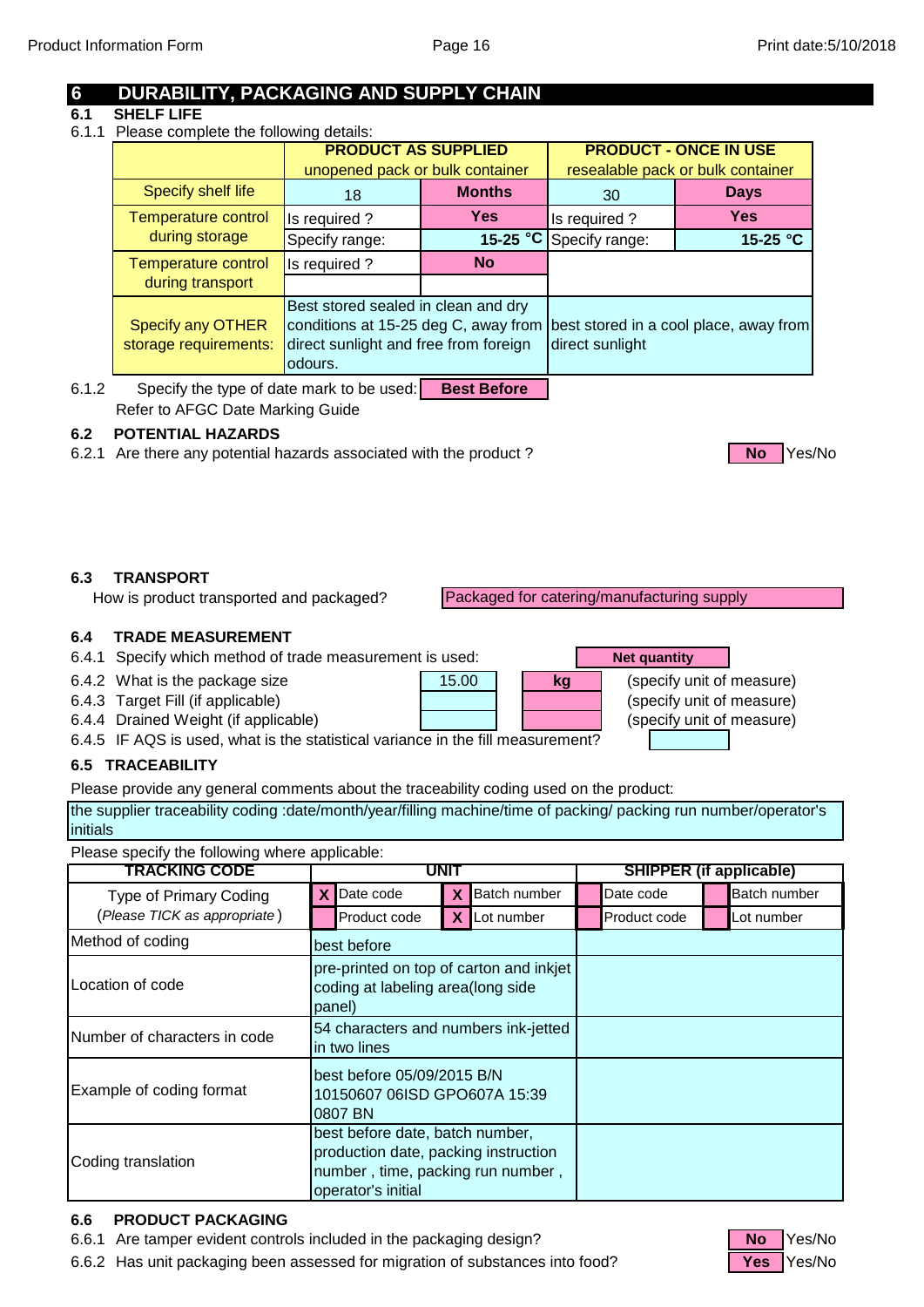- 6.6.3 Are engineered nanoparticles present in unit packaging?
- 6.6.4 Are you a signatory to relevant packaging stewardship in Australian or NZ ?
- 6.6.5 Provide a general description of unit packaging:

carton box with a sealed blue plastic liner

6.6.6 Complete the following table for questions related to packaging of unit package and/or shipper

|                               | <b>PACKAGING</b>                     | <b>UNIT</b> | <b>SHIPPER</b> |
|-------------------------------|--------------------------------------|-------------|----------------|
| <b>Type</b>                   | Packaging format                     | carton box  |                |
|                               | Ceramic                              | <b>No</b>   |                |
|                               | Glass                                | <b>No</b>   |                |
| <b>Specify</b>                | Metall                               | <b>No</b>   |                |
| components /                  | Paper / cardboard                    | <b>Yes</b>  |                |
| material used<br>in packaging | Packing materials                    | <b>Yes</b>  |                |
|                               | <b>Plastics</b>                      | <b>Yes</b>  |                |
|                               | Specify plastic coding symbol number |             |                |
|                               | % of total using recycled component  |             |                |
| <b>Seal</b>                   | What is the seal method?             | tape        |                |
|                               | Height (mm)                          | 203         | $\overline{0}$ |
| <b>Dimensions</b>             | Width (mm)                           | 391         | 0              |
|                               | Depth (mm)                           | 245         | 0              |

#### **6.7 PALLET CONFIGURATION**

6.7.1 Gross weight of loaded pallet

6.7.2 Stack height of loaded pallet

6.7.3 Specify the type of pallet **X** Wooden **Plastic** Plastic **C** Other 6.7.4 What is the pallet pattern Column stack **X** Interlocking 6.7.5 Number of : entitled whits per shipper | the shippers per pallet | 60 layers per pallet 945.0 kg 125.0 cm 5



**No**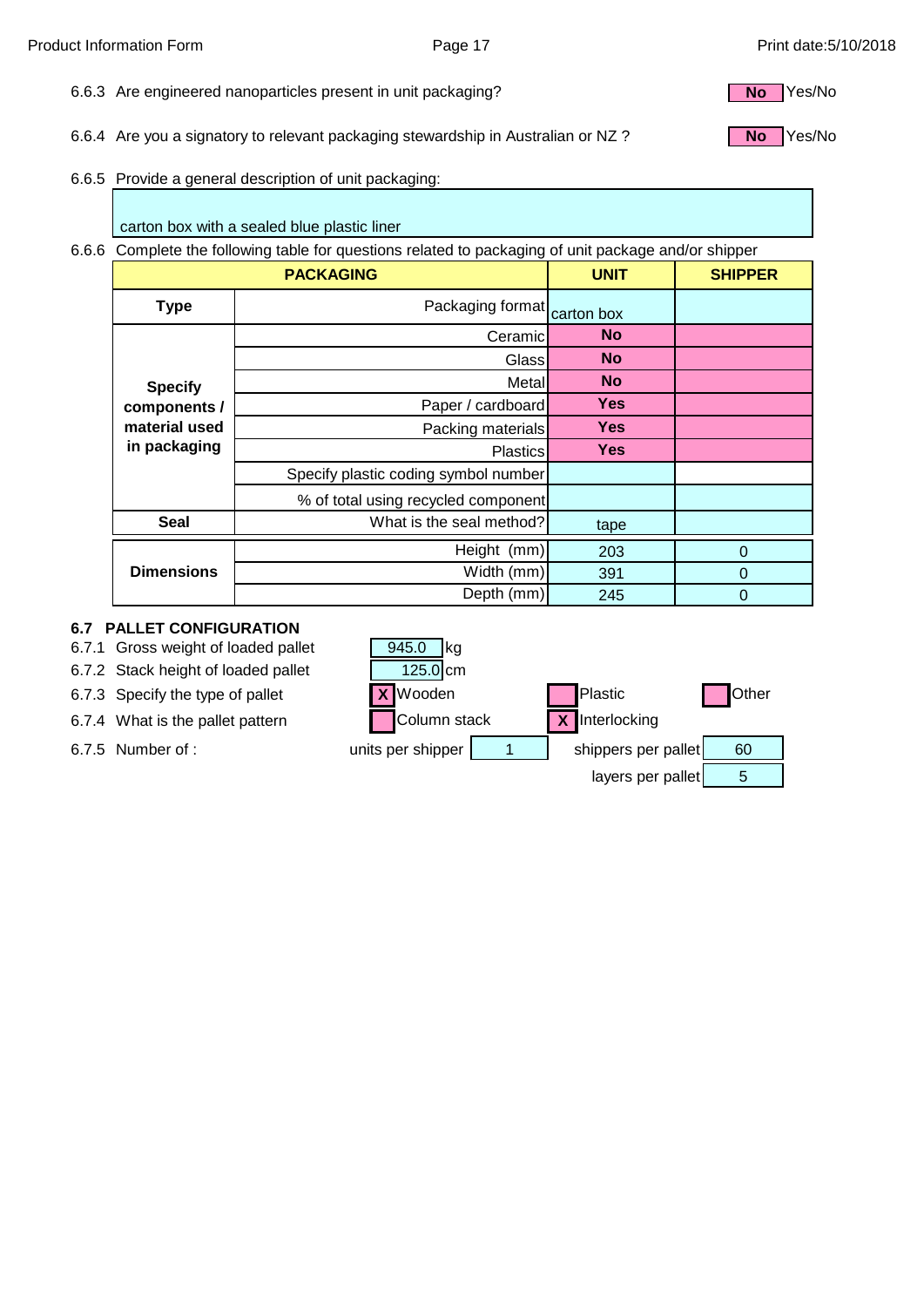# **7 SPECIFICATIONS FOR COMPLIANCE**

Test Methods are mandatory and must quote AOAC methods or recognised independent Australian or International standards. Where a supplier's internal test method is quoted a copy must be attached. Also state if Certificate of Analysis (C of A) or Certificate of Conformance (C of C) can be provided.

#### **7.1 ORGANOLEPTIC SPECIFICATIONS**

*(Examples may include flavour, colour, aroma, texture etc)*

|                         |                            |                    | <b>AVAILABILITY</b> |                     |
|-------------------------|----------------------------|--------------------|---------------------|---------------------|
| <b>TEST / PARAMETER</b> | <b>SPECIFICATION</b>       | <b>TEST METHOD</b> | <b>IC of A</b>      | $ C \text{ of } C $ |
| Appearance              | a uniform white appearance | organoleptic       | No                  | <b>No</b>           |
| Colour                  | white                      | organoleptic       | No                  | <b>No</b>           |
| Aroma                   | buttery flavour            | organoleptic       | No                  | <b>No</b>           |
|                         |                            |                    |                     |                     |
|                         |                            |                    |                     |                     |

#### **7.2 PHYSICAL SPECIFICATIONS**

*(Examples may include particle size, shape, specific gravity, metal detection, foreign matter tolerances, physical defect tolerances etc as appropriate for the product)*

|                                   |                                               |                      | <b>AVAILABILITY</b> |                    |
|-----------------------------------|-----------------------------------------------|----------------------|---------------------|--------------------|
| <b>TEST / PARAMETER</b>           | <b>SPECIFICATION</b>                          | <b>TEST METHOD</b>   | C of A              | $ C \text{ of } C$ |
| Moisture (%)                      | max 0.1                                       | AOCS Ca 2e-84        | Yes                 | <b>No</b>          |
| Colour - 5.25" Lovibond max 3 red |                                               | AOCS Cc 13e-92       | Yes                 | <b>No</b>          |
| Cream density gm/ml               | 0.50-0.62                                     | in house test method | <b>No</b>           | <b>Yes</b>         |
| Penetration /10mm                 | 175                                           | <b>AOCS Cc 16-60</b> | No.                 | Yes                |
| Metal detector                    | Fe: 2.5mm, Stainless: 3.5mm; non<br>Fe: 3.5mm |                      |                     |                    |
| Sieve size (after premix<br>tank) | 25 micron wire mesh                           |                      |                     |                    |
|                                   |                                               |                      |                     |                    |
|                                   |                                               |                      |                     |                    |
|                                   |                                               |                      |                     |                    |
|                                   |                                               |                      |                     |                    |

#### **7.3 MICROBIOLOGICAL SPECIFICATIONS**

*(Examples may include standard plate count, yeasts & moulds, coliforms, salmonella, listeria etc)*

|                                        |                      |                     |                | <b>AVAILABILITY</b> |  |
|----------------------------------------|----------------------|---------------------|----------------|---------------------|--|
| <b>TEST / PARAMETER</b>                | <b>SPECIFICATION</b> | <b>TEST METHOD</b>  | C of A         | $ C \text{ of } C$  |  |
| <b>Standard Plate Count</b><br>(ctu/g) | <10                  | AOAC 966.23         | No.            | <b>Yes</b>          |  |
| Coliform (MPN/g)                       | ND(<10)              | AOAC 966.24         | <b>No</b>      | <b>Yes</b>          |  |
| E.coli (MPN/g)                         | ND(<10)              | AOAC 966.24         | <b>No</b>      | Yes                 |  |
| Enterococcus group (<br>MPN/g)         | $3$                  | <b>APHA 9230B</b>   | N <sub>o</sub> | <b>Yes</b>          |  |
| <b>Yeast and Moulds</b><br>(ctu/g)     | <10 each             | <b>AOAC 940.37E</b> | <b>No</b>      | Yes                 |  |
| S.aureus (cfu/g)                       | absent               | FDA/BAM Chapter 12  | <b>No</b>      | <b>Yes</b>          |  |
| Salmonella (in 25g)                    | absent               | FDA/BAM Chapter 12  | <b>No</b>      | Yes                 |  |
|                                        |                      |                     |                |                     |  |
|                                        |                      |                     |                |                     |  |
|                                        |                      |                     |                |                     |  |
|                                        |                      |                     |                |                     |  |
|                                        |                      |                     |                |                     |  |
|                                        |                      |                     |                |                     |  |
|                                        |                      |                     |                |                     |  |